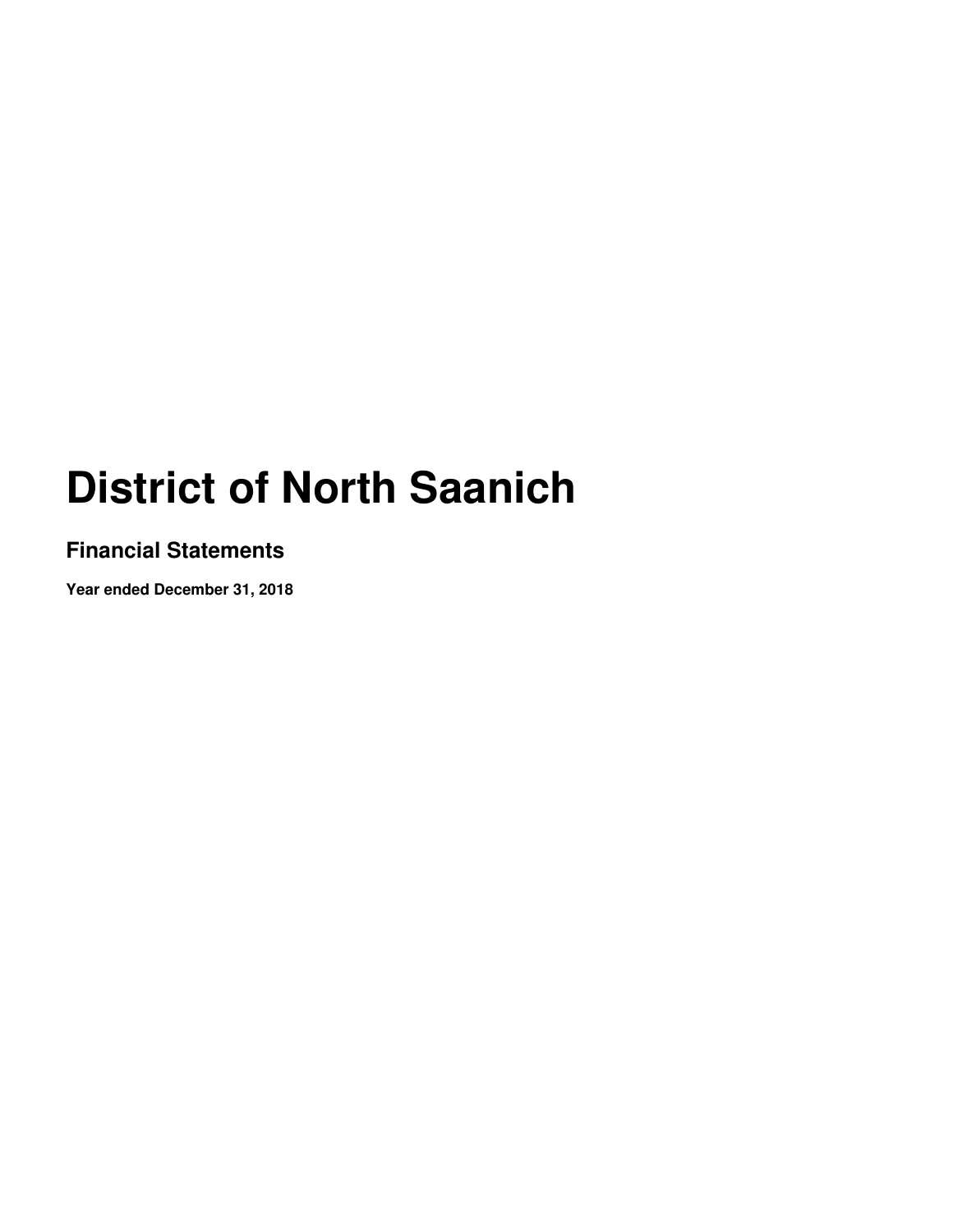**December 31, 2018** 

### **CONTENTS**

|                                                          | Page   |
|----------------------------------------------------------|--------|
| <b>Financial Statements</b>                              |        |
| Management's Responsibility for the Financial Statements |        |
| Independent Auditors' Report                             | 2      |
| <b>Statement of Financial Position</b>                   | 3      |
| <b>Statement of Operations</b>                           | 4      |
| Statement of Change in Net Financial Assets (Debt)       | 5      |
| <b>Statement of Cash Flows</b>                           | 6      |
| Notes to the Financial Statements                        | 7 - 26 |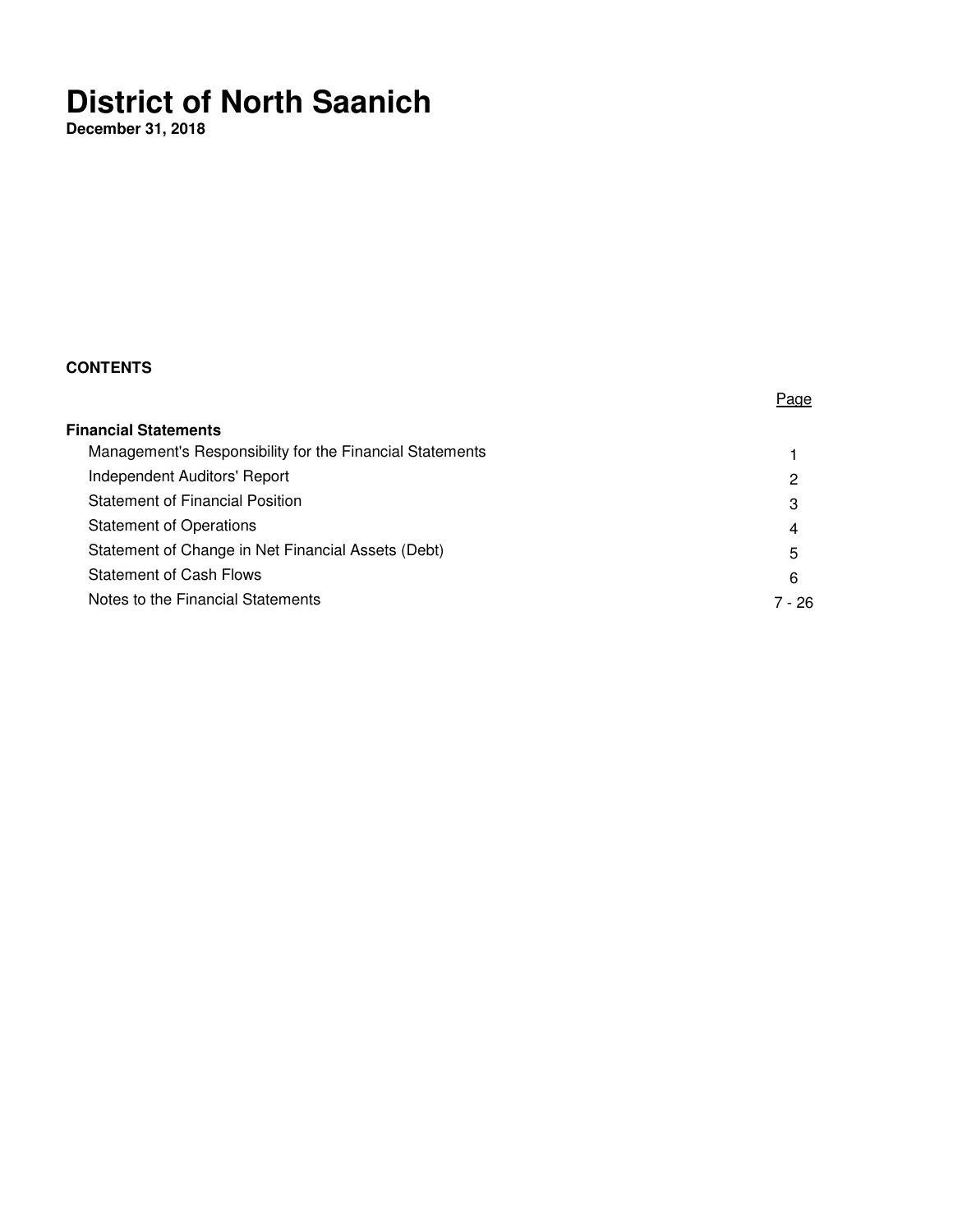**December 31, 2018** 

#### **Management's Responsibility for the Financial Statements**

The accompanying financial statements of the District of North Saanich (the "District") are the responsibility of the District's management and have been prepared in compliance with legislation, and in accordance with Canadian public sector accounting standards as recommended by the Public Sector Accounting Board of the Chartered Professional Accountants Canada. A summary of the significant accounting policies are described in Note 1 to the financial statements. The preparation of financial statements necessarily involves the use of estimates based on management's judgement, particularly when transactions affecting the current accounting period cannot be finalized with certainty until future periods.

The District's management maintains a system of internal controls designed to provide reasonable assurance that assets are safeguarded, transactions are properly authorized and recorded in compliance with legislative and regulatory requirements, and reliable financial information is available on a timely basis for preparation of the financial statements. These systems are monitored and evaluated by management.

The Mayor and Council meet with management and the external auditors to review the financial statements and discuss any significant financial reporting or internal control matters prior to their approval of the financial statements.

The financial statements have been audited by BDO Canada LLP, independent external auditors appointed by the District. The accompanying Independent Auditor's Report outlines their responsibilities, the scope of their examination and their opinion on the District's financial statements.

\_\_\_\_\_\_\_\_\_\_\_\_\_\_\_\_\_\_\_\_\_\_\_\_\_\_\_\_\_\_\_\_\_ \_\_\_\_\_\_\_\_\_\_\_\_\_\_\_\_\_\_\_\_\_\_\_\_\_\_\_\_\_\_\_\_\_\_\_\_\_\_

Chief Administrative Officer **Director of Financial Services** Director of Financial Services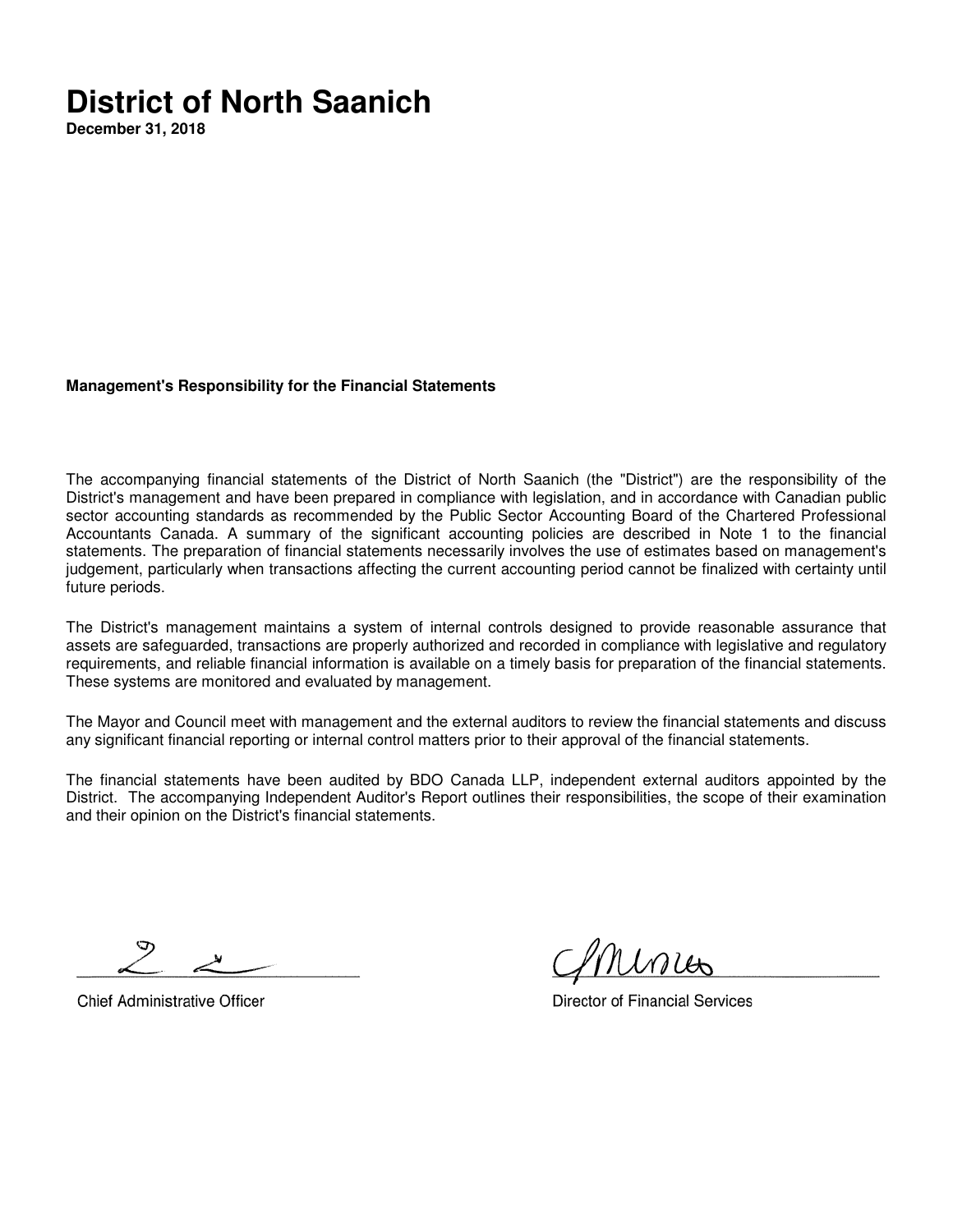

Tel: 604 688 5421 Fax: 604 688 5132 vancouver@bdo.ca www.bdo.ca

**BDO Canada LLP** 600 Cathedral Place 925 West Georgia Street Vancouver BC V6C 3L2 Canada

**Independent Auditor's Report** 

To the Mayor and Council of the District of North Saanich

#### **Opinion**

We have audited the financial statements of the District of North Saanich ("the District") which comprise the Statement of Financial Position as at December 31, 2018 and the Statements Operations, Changes in Net Financial Assets, and Cash Flows for the year then ended, and notes to the financial statements, including a summary of significant accounting policies.

In our opinion, the District financial statements present fairly, in all material respects, the financial position of the District at December 31, 2018 and its results of operations, changes in net debt, and cash flows for the year then ended in accordance with Canadian public sector accounting standards.

#### **Basis for Opinion**

We conducted our audit in accordance with Canadian generally-accepted auditing standards. Our responsibilities under those standards are further described in the Auditor's Responsibilities for the Audit of the Financial Statements section of our report. We are independent of the District in accordance with the ethical requirements that are relevant to our audit of the financial statements in Canada and we have fulfilled our other ethical responsibilities in accordance with these requirements. We believe that the audit evidence we have obtained is sufficient and appropriate to provide a basis for our opinion.

#### **Other Information**

Management is responsible for the other information. The other information comprises the information included in the Annual Report, but does not include the financial statements and our auditor's report thereon.

Our opinion on the financial statements does not cover the other information and we do not express any for of assurance conclusion thereon.

In connection with our audit of the financial statements, our responsibility is to read the other information and, in doing so, consider whether the other information is materially inconsistent with the financial statements or our knowledge obtained in the audit or otherwise appears to be materially misstated. If, based on the work we have performed, we conclude that there is a material misstatement of this other information, we are required to report that fact. We have nothing to report in this regard.

#### **Responsibilities of Management and Those Charged with Governance for the Financial Statements**

Management is responsible for the preparation and fair presentation of the financial statements in accordance with Canadian public sector accounting standards, and for such internal control as management determines is necessary to enable the preparation of financial statements that are free from material misstatement whether due to fraud or error.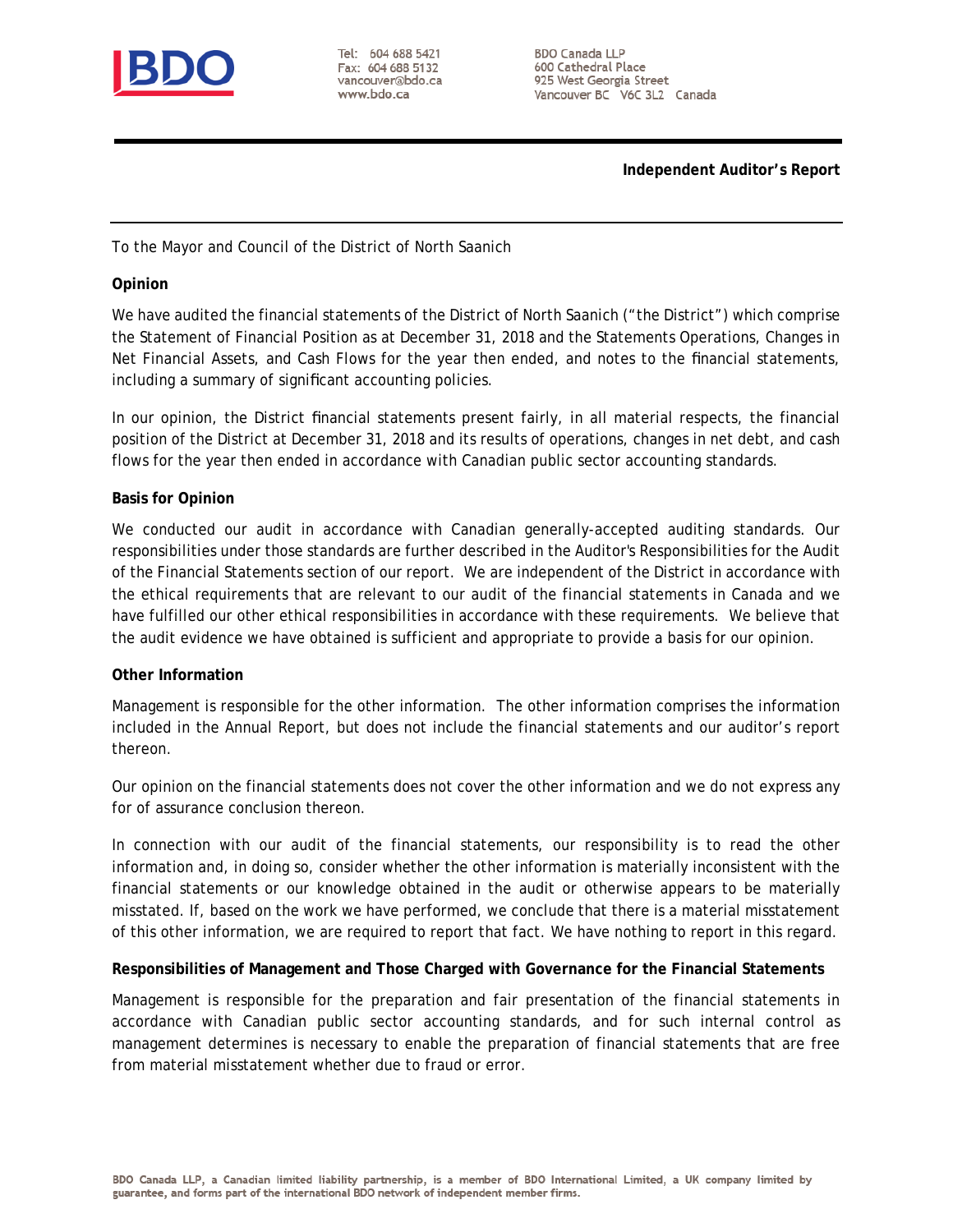

In preparing the financial statements, management is responsible for assessing the District's ability to continue as a going concern, disclosing, as applicable, matters related to going concern and using the going concern basis of accounting unless management either intends to liquidate the District, or to cease operations, or has no realistic alternative but to do so.

Those charged with governance are responsible for overseeing the District's financial reporting process.

#### **Auditor's Responsibilities for the Audit of the Financial Statements**

Our objectives are to obtain reasonable assurance about whether the financial statements as a whole are free from material misstatement whether due to fraud or error, and to issue an auditor's report that includes our opinion. Reasonable assurance is a high level of assurance, but is not a guarantee that an audit conducted in accordance with Canadian generally-accepted auditing standards will always detect a material misstatement when it exists. Misstatements can arise from fraud or error and are considered material if, individually or in the aggregate, they could reasonably be expected to influence the economic decisions of users taken on the basis of these financial statements. As part of an audit in accordance with Canadian generally-accepted auditing standards we exercise professional judgment and maintain professional skepticism throughout the audit. We also:

- Identify and assess the risks of material misstatement of the financial statements whether due to fraud or error, design and perform audit procedures responsive to those risks, and obtain audit evidence that is sufficient and appropriate to provide a basis for our opinion. The risk of not detecting a material misstatement resulting from fraud is higher than for one resulting from error as fraud may involve collusion, forgery, intentional omissions, misrepresentations, or the override of internal control.
- Obtain an understanding of internal control relevant to the audit in order to design audit procedures that are appropriate in the circumstances. But not for the purpose of expressing an opinion on the effectiveness of the District's internal control.
- Evaluate the appropriateness of accounting policies used and the reasonableness of accounting estimates and related disclosures made by management.
- Conclude on the appropriateness of management's use of the going concern basis of accounting and, based on the audit evidence obtained, whether a material uncertainty exists related to events or conditions that may cast significant doubt on the District's ability to continue as a going concern. If we conclude that a material uncertainty exists, we are required to draw attention in our auditor's report to the related disclosures in the financial statements or, if such disclosures are inadequate, to modify our opinion. Our conclusions are based on the audit evidence obtained up to the date of our auditor's report. However future events or conditions may cause the District to cease to continue as a going concern.
- Evaluate the overall presentation, structure and content of the financial statements, including the disclosures, and whether the financial statements represent the underlying transactions and events in a manner that achieves fair presentation.

We communicate with those charged with governance regarding, among other matters, the planned scope and timing of the audit and significant audit findings, including any significant deficiencies in internal control that we identify during our audit.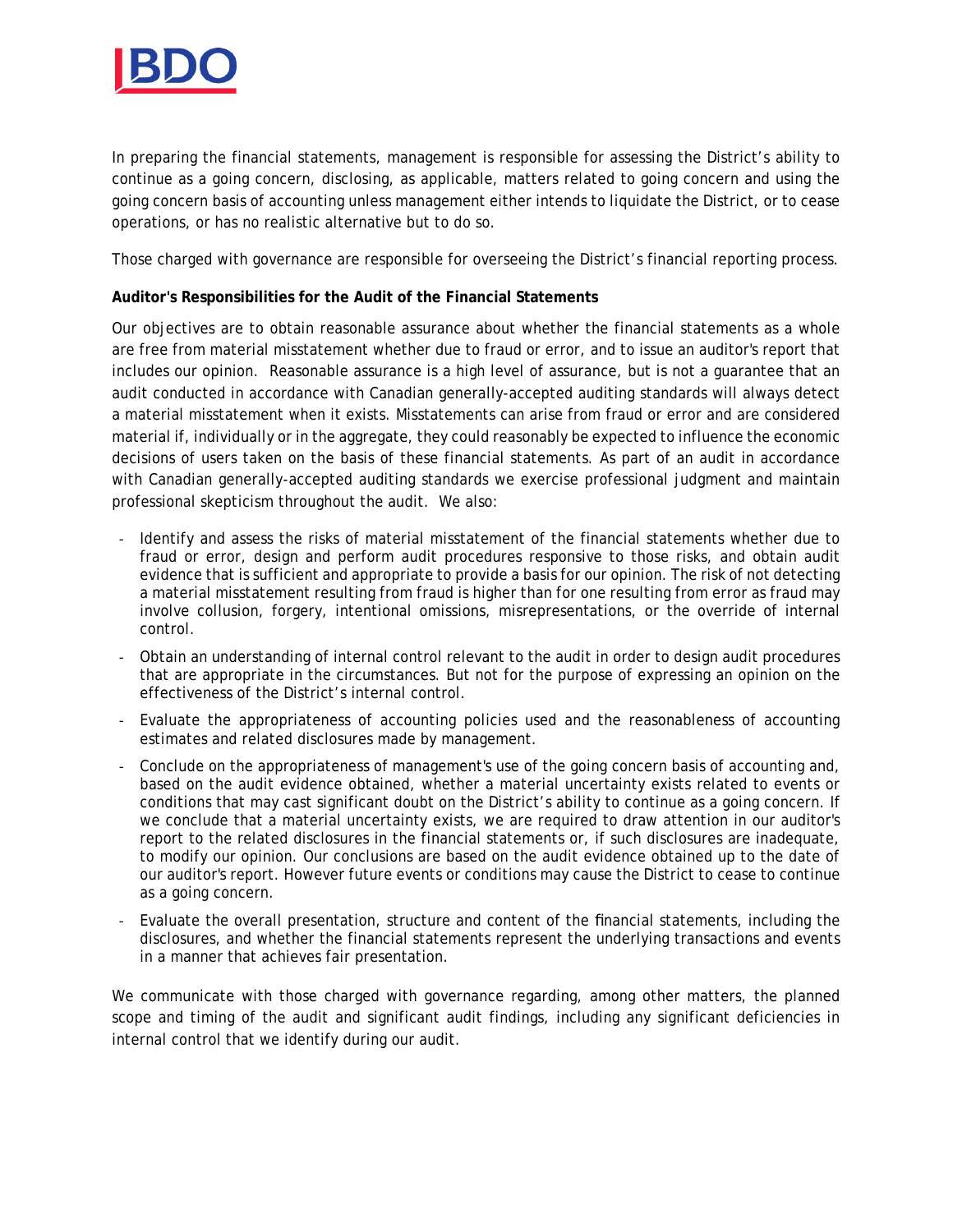

We also provide those charged with governance with a statement that we have complied with relevant ethical requirements regarding independence, and to communicate with them all relationships and other matters that may reasonably be thought to bear on our independence, and where applicable, related safeguards.

BDO Canada LLP

Chartered Professional Accountants

Vancouver, British Columbia May 6, 2019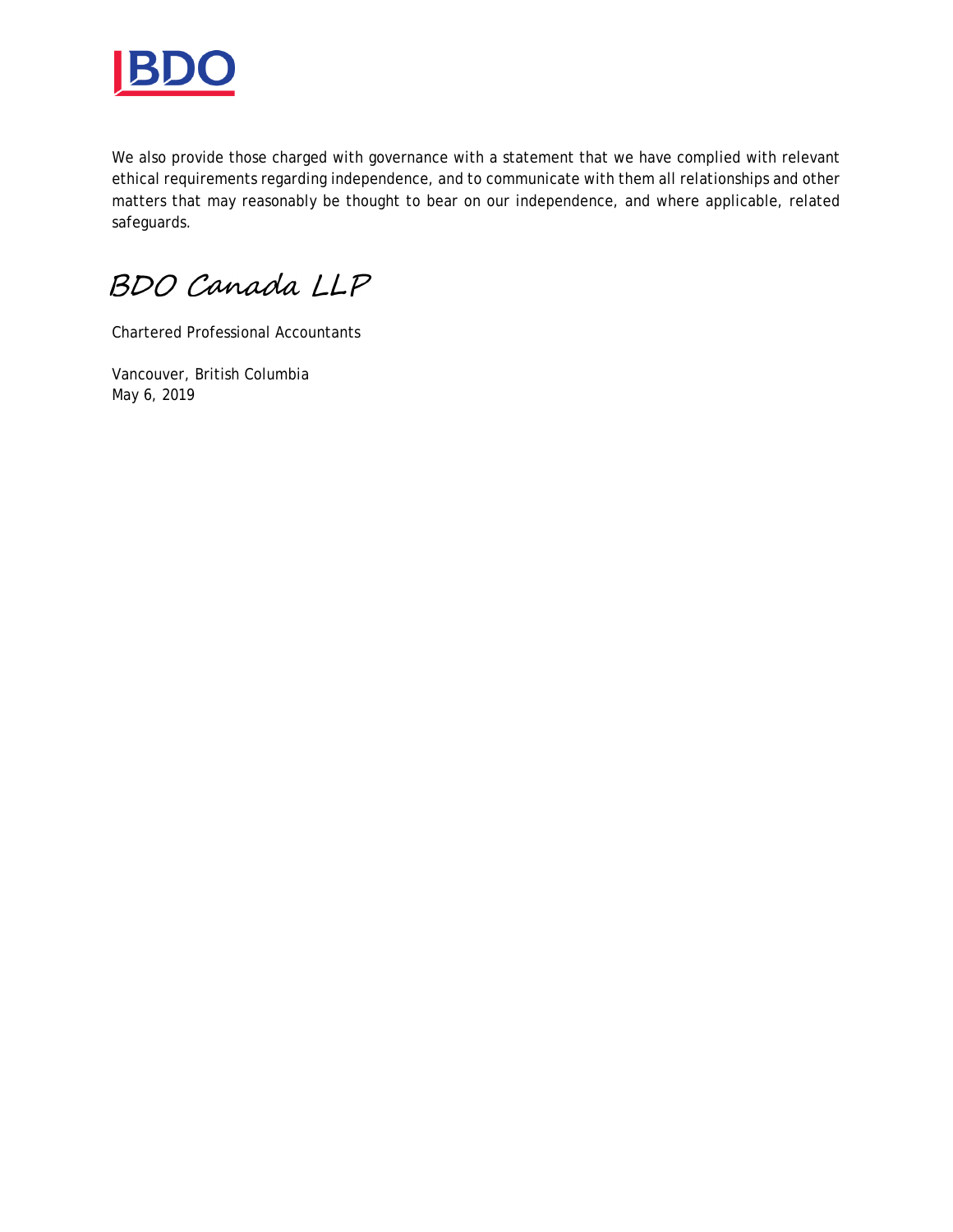### **Statement of Financial Position**

**December 31, 2018, with comparative information for 2017**

|                                                   | 2018                      | 2017       |
|---------------------------------------------------|---------------------------|------------|
| <b>Financial assets</b>                           |                           |            |
| Cash                                              | \$11,686,080 \$10,630,111 |            |
| Portfolio investments (note 2)                    | 21,799,050                | 21,324,121 |
| Accounts receivable                               |                           |            |
| Taxes                                             | 865,954                   | 418,181    |
| Other (note 3)                                    | 2,262,742                 | 1,838,276  |
| Debt reserve deposits (note 4)                    | 127,459                   | 205,320    |
|                                                   | \$36,741,285 \$34,416,009 |            |
| <b>Liabilities</b>                                |                           |            |
| Accounts payable and accrued liabilities (note 5) | 3,705,910                 | 3,481,651  |
| Prepaid property taxes                            | 610,048                   | 553,966    |
| Deferred revenue (note 6)                         | 2,631,834                 | 2,738,662  |
| Deposits                                          | 1,065,744                 | 1,737,584  |
| Employee future benefit liability (note 7)        | 414,700                   | 421,500    |
| Debt (note 8)                                     | 6,527,000                 | 7,294,890  |
|                                                   | \$14,955,236 \$16,228,253 |            |
| <b>Net financial assets</b>                       | \$21,786,049 \$18,187,756 |            |
| <b>Non-financial assets</b>                       |                           |            |
| Tangible capital assets (note 9)                  | 75,048,741                | 74,350,262 |
| Materials and supplies                            | 159,267                   | 205,580    |
| Prepaid expenses                                  | 152,856                   | 147,774    |
|                                                   | \$75,360,864 \$74,703,616 |            |
| Accumulated surplus (note 10)                     | \$97,146,913 \$92,891,372 |            |

Contingencies and commitments (notes 4 and 11) Contractual rights (note 12)

Director of Financial Services

 $\mathcal{U}$   $\mathcal{U}/\mathcal{U}$  $\frac{1}{2}$ 

Mayor

The accompanying notes are an integral part of these financial statements.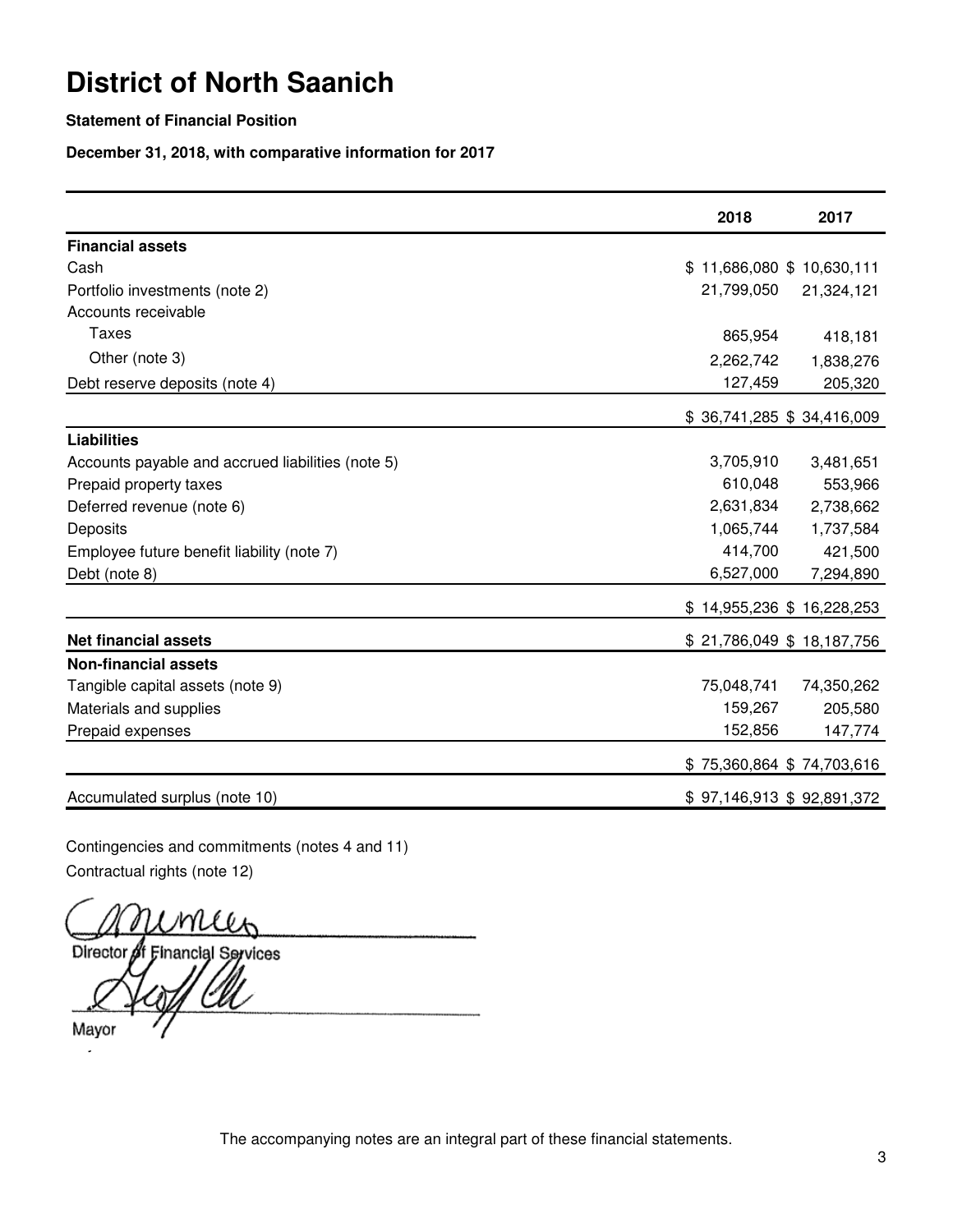### **Statement of Operations**

**Year ended December 31, 2018, with comparative information for 2017**

|                                                  | <b>Budget</b>                          |            |            |
|--------------------------------------------------|----------------------------------------|------------|------------|
|                                                  | (note 16)                              | 2018       | 2017       |
| Revenues: (note 15)                              |                                        |            |            |
| Taxes available for municipal purposes (note 13) | \$12,561,650 \$12,605,993 \$12,372,030 |            |            |
| Sale of services                                 |                                        |            |            |
| General                                          | 931,800                                | 1,441,410  | 1,389,628  |
| Water utility fees and charges                   | 3,211,000                              | 3,373,598  | 3,091,335  |
| Sewer utility fees and charges                   | 1,208,700                              | 1,259,601  | 1,201,569  |
| Income from portfolio investments                | 152,700                                | 674,321    | 427,741    |
| Contributed assets (note 9)                      | 200,000                                |            | 9,403,461  |
| Government transfers (note 14)                   | 1,144,100                              | 1,691,452  | 1,017,843  |
| Other revenue                                    | 201,800                                | 538,328    | 891,733    |
|                                                  | \$19,611,750 \$21,584,703 \$29,795,340 |            |            |
| Expenses: (note 15)                              |                                        |            |            |
| General government                               | 4,090,630                              | 3,538,244  | 3,181,884  |
| Protective services                              | 3,296,837                              | 3,354,312  | 2,884,825  |
| Solid waste management and environment           | 70,000                                 | 63,348     | 60,376     |
| Planning and community                           | 1,262,578                              | 934,938    | 947,189    |
| Transportation                                   | 3,823,697                              | 3,096,641  | 3,229,727  |
| Parks, recreation and culture                    | 1,684,527                              | 1,491,495  | 1,419,985  |
| Water utility                                    | 3,390,953                              | 3,152,176  | 2,855,996  |
| Sewer utility                                    | 2,083,428                              | 1,698,008  | 1,874,494  |
|                                                  | \$19,702,650 \$17,329,162 \$16,454,476 |            |            |
| Annual surplus (deficit)                         | (90, 900)                              | 4,255,541  | 13,340,864 |
| Accumulated surplus, beginning of year           | 92,891,372                             | 92,891,372 | 79,550,508 |
| Accumulated surplus, end of year                 | \$92,800,472 \$97,146,913 \$92,891,372 |            |            |

The accompanying notes are an integral part of these financial statements.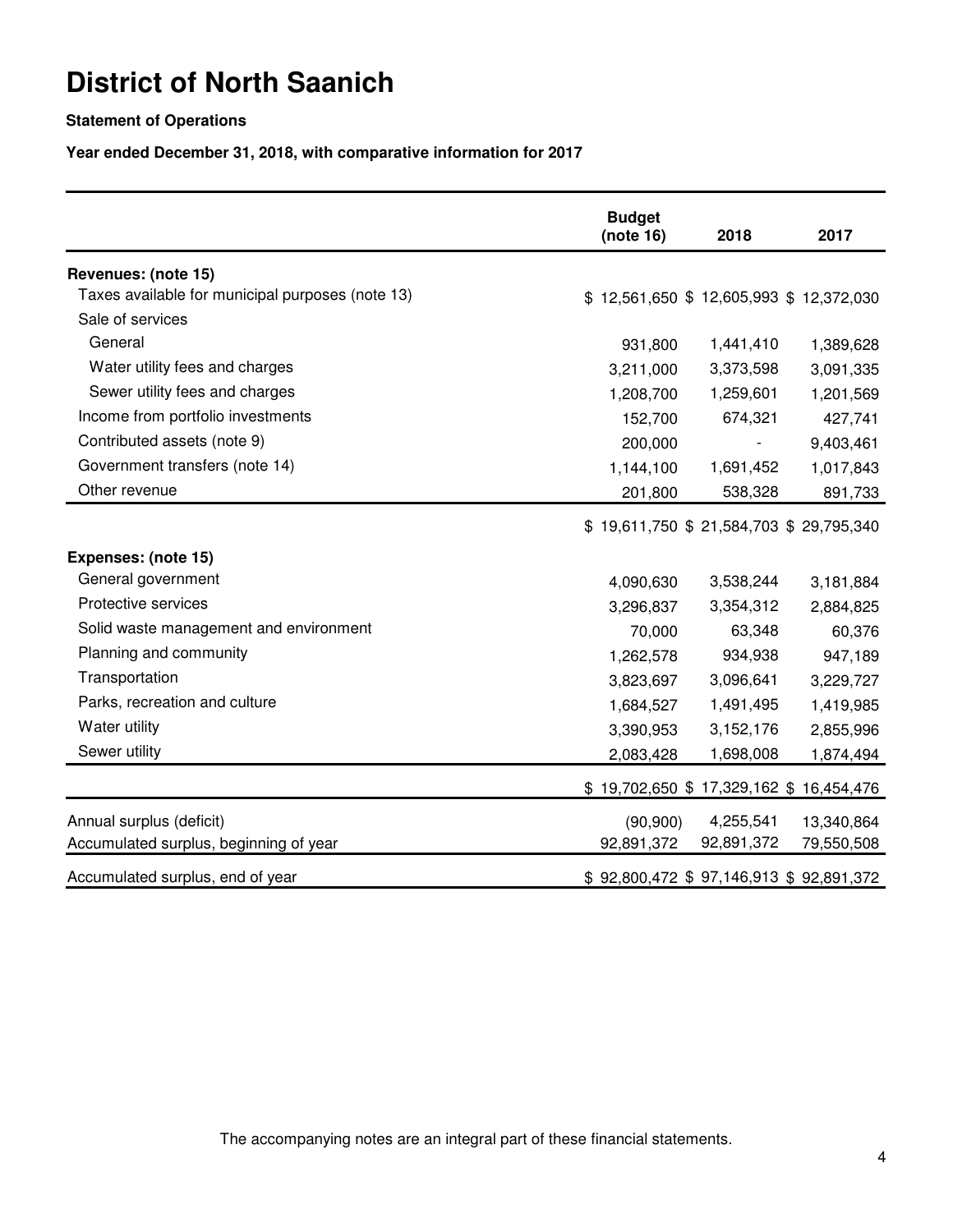### **Statement of Change in Net Financial Assets**

### **Year ended December 31, 2018, with comparative information for 2017**

|                                         | <b>Budget</b>                          |              |             |
|-----------------------------------------|----------------------------------------|--------------|-------------|
|                                         | (note 16)                              | 2018         | 2017        |
| Annual surplus (deficit)                | \$<br>$(90,900)$ \$                    | 4,255,541 \$ | 13,340,864  |
| Acquisition of tangible capital assets  | (6,433,600)                            | (3,364,437)  | (2,920,275) |
| Amortization of tangible capital assets | 3,015,200                              | 2,665,958    | 2,419,228   |
| Gain on sale of capital assets          |                                        | (29,030)     | (24, 928)   |
| Proceeds on sale of capital assets      |                                        | 29,030       | 180,968     |
| Contributed capital assets              |                                        |              | (9,403,461) |
|                                         | (3,509,300)                            | 3,557,062    | 3,592,396   |
| Acquisition of materials and supplies   |                                        | (81, 384)    | (155, 585)  |
| Consumption of materials and supplies   |                                        | 127,697      | 129,876     |
| Acquisition of prepaid expenses         |                                        | (141, 586)   | (160, 021)  |
| Use of prepaid expenses                 |                                        | 136,504      | 95,528      |
| Change in net financial assets          | (3,509,300)                            | 3,598,293    | 3,502,194   |
| Net financial assets, beginning of year | 18,187,756                             | 18,187,756   | 14,685,562  |
| Net financial assets, end of year       | \$14,678,456 \$21,786,049 \$18,187,756 |              |             |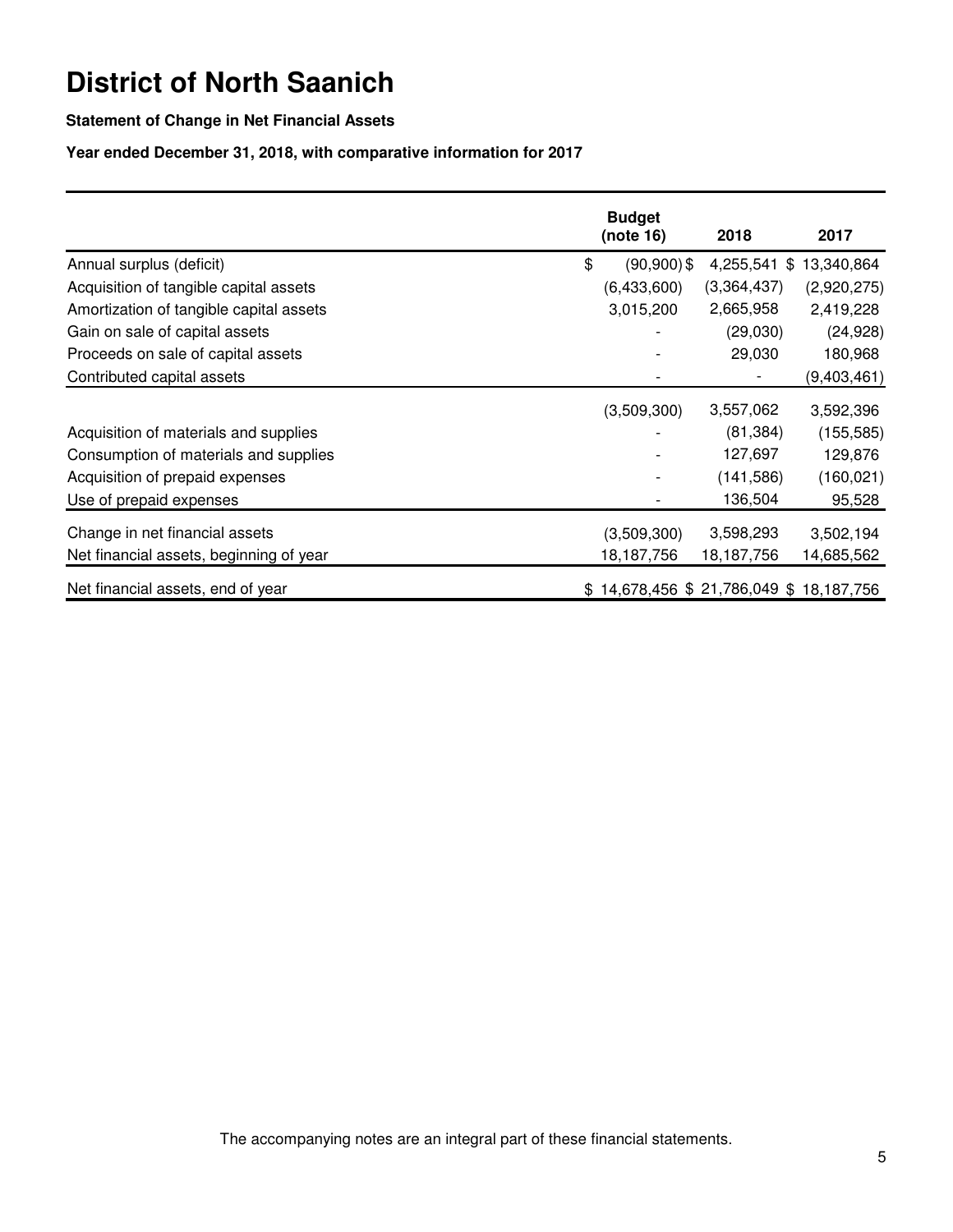### **Statement of Cash Flows**

**Year ended December 31, 2018, with comparative information for 2017**

|                                                            | 2018                      | 2017                    |
|------------------------------------------------------------|---------------------------|-------------------------|
| Cash provided by (used in):                                |                           |                         |
| <b>Operating transactions:</b>                             |                           |                         |
| Annual surplus                                             | \$                        | 4,255,541 \$ 13,340,864 |
| Items not involving cash:                                  |                           |                         |
| Contributed tangible capital assets                        |                           | (9,403,461)             |
| Gain on sale of capital assets                             | (29,030)                  | (24, 928)               |
| Amortization of tangible capital assets                    | 2,665,958                 | 2,419,228               |
| Actuarial sinking fund earnings                            | (271, 470)                | (295, 211)              |
|                                                            | 6,620,999                 | 6,036,492               |
| Change in non-cash operating assets and liabilities        |                           |                         |
| Decrease (increase) in accounts receivable - taxes         | (447, 773)                | 52,939                  |
| Increase in accounts receivable - other                    | (424, 466)                | (432, 855)              |
| Decrease (increase) in debt reserve deposits               | 77,861                    | (3,927)                 |
| Increase in prepaid expenses                               | (5,082)                   | (64, 493)               |
| Increase in accounts payable and accrued liabilities       | 224,259                   | 105,965                 |
| Increase in prepaid property taxes                         | 56,082                    | 26,516                  |
| (Decrease) increase in deferred revenue                    | (106, 828)                | 1,075,822               |
| (Decrease) increase in employee future benefit obligations | (6,800)                   | 44,800                  |
| Decrease (increase) in materials and supplies              | 46,313                    | (25, 709)               |
| Decrease (increase) in deposits                            | (671, 840)                | 80,153                  |
|                                                            | 5,362,725                 | 6,895,703               |
| <b>Capital transactions:</b>                               |                           |                         |
| Acquisition of tangible capital assets                     | (3,364,437)               | (2,920,275)             |
| Proceeds on disposal of tangible capital assets            | 29,030                    | 180,968                 |
|                                                            | (3,335,407)               | (2,739,307)             |
| <b>Financing transactions:</b>                             |                           |                         |
| Repayment of debt                                          | (496, 420)                | (496, 420)              |
| <b>Investing transactions:</b>                             |                           |                         |
| Change in portfolio investments, net                       | (474,929)                 | (11, 054, 738)          |
| Increase (decrease) in cash and cash equivalents           | 1,055,969                 | (7, 394, 762)           |
| Cash and cash equivalents, beginning of year               | 10,630,111                | 18,024,873              |
| Cash and cash equivalents, end of year                     | \$11,686,080 \$10,630,111 |                         |

The accompanying notes are an integral part of these financial statements.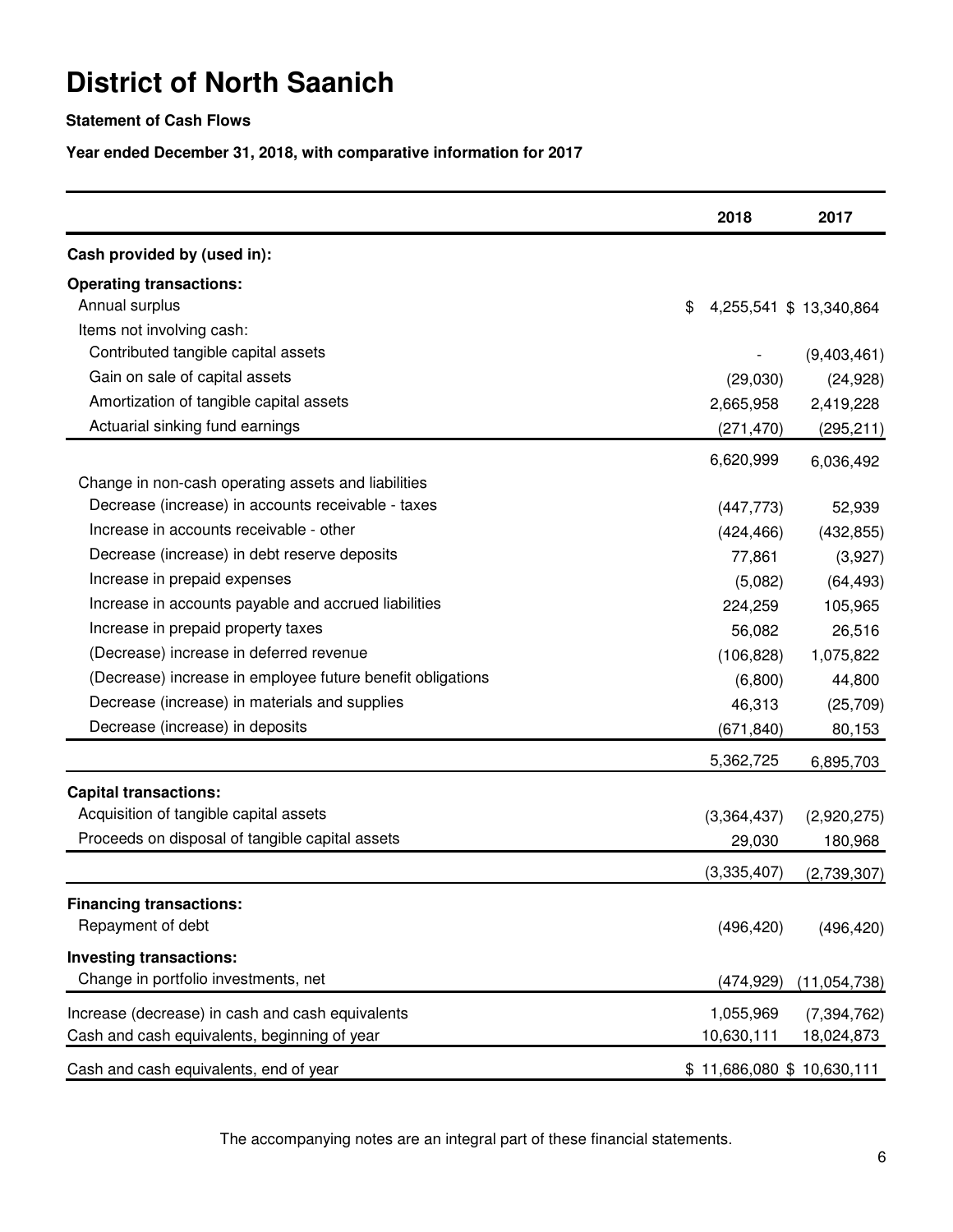#### **Notes to the Financial Statements**

#### **Year ended December 31, 2018**

The District of North Saanich (the "District") is a municipality in the Province of British Columbia that was created on August 19, 1965 pursuant to the Local Government Act of British Columbia and Community Charter of British Columbia. The District provides municipal services such as police, fire, public works, planning, parks and recreation, library, and general government operations.

#### **1. Significant accounting policies**

The financial statements of the District are prepared by management in accordance with Canadian public sector accounting standards, as recommended by the Public Sector Accounting Board ("PSAB") of the Chartered Professional Accountants Canada. Significant accounting policies adopted by the District are as follows:

#### (a) Basis of presentation

The financial statements reflect the assets, liabilities, revenues and expenses of the District and its cost sharing arrangements.

The District participates in the cost sharing agreements with the Town of Sidney for RCMP police services, Library building maintenance and capital improvements, and the Shoal Senior Centre. Only the District's portion of these costs are recorded in the financial statements. Refer to Note 11 for additional details.

Interdepartmental and inter-fund transactions have been eliminated. The District does not administer any trust activities on behalf of external parties.

#### (b) Basis of accounting

The District follows the accrual method of accounting for revenues and expenses. Revenues are recognized in the year in which they are earned and measurable. Expenses are recognized as they are incurred and measurable as a result of receipt of goods or services and/or the creation a legal obligation to pay.

#### (c) Government transfers

Government transfers are recognized in the financial statements as revenues in the period in which events giving rise to the transfer occur, providing the transfers are authorized, any eligibility critera have been met, and reasonable estimates of the amounts can be made, except when and to the extent the transfer gives rise to an obligation that meets the definition of a liability. Transfers received for which expenses are not yet incurred are included in deferred revenue and will be recognized over the period the liability is settled.

#### (d) Deferred revenue

Deferred revenue includes grants, contributions and other amounts received from third parties pursuant to legislation, regulation and agreement which may only be used in certain programs, in the completion of specific work, or for the purchase of tangible capital assets. In addition, certain user charges and fees are collected for which the related services have yet to be performed. Revenue is recognized in the period when the related expenses are incurred, services performed, or the tangible capital assets are acquired.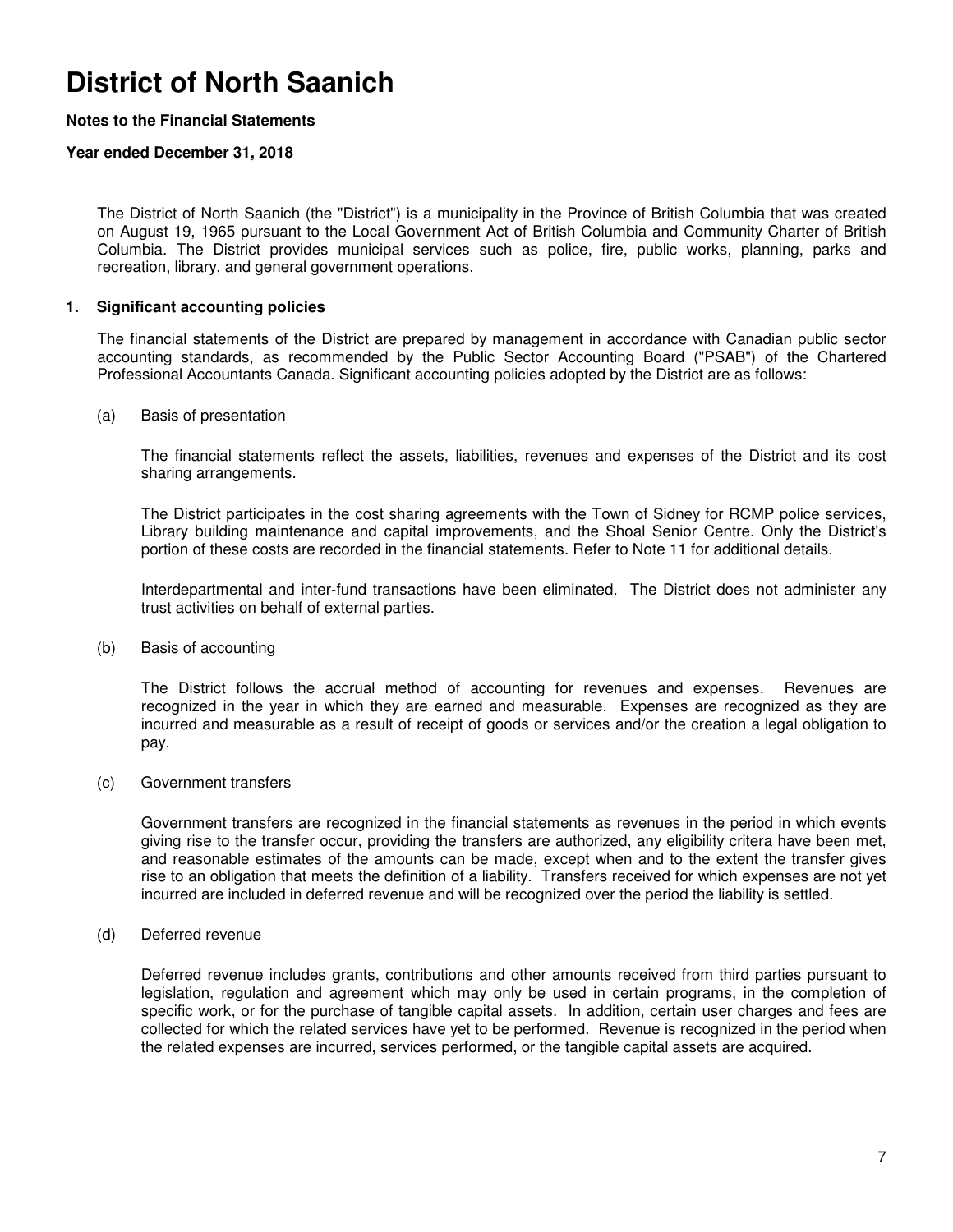#### **Notes to the Financial Statements**

**Year ended December 31, 2018**

#### **1. Significant accounting policies (continued)**

(e) Taxation revenue

Taxation revenue is recorded at estimated amounts when it has been authorized and the taxable event occurs. Annual levies for non-optional municipal services and general administrative services are recorded as taxes for municipal services in the year they are levied. Taxes receivable are recognized, when they meet the definition of an asset, net of an allowance for anticipated uncollectable amounts. Levies imposed by other taxing authorities are not included as taxes for municipal purposes.

Through the British Columbia Assessments' appeal process, taxes may be adjusted by way of supplementary roll adjustments. The effects of these adjustments on taxes are recognized at the time they are awarded or can be reasonably estimated.

(f) Portfolio Investments

All other investments are recorded on an amortized cost basis. Investment premiums and discounts are amortized over the term of the respective investment, using the effective interest method. Investments are written down when there is, in the opinon of management, a permanent decline in value.

(g) Investment income

Investment income is reported as revenue in the period earned except when restricted in use by the funding government or related legal statute. In that event, the investment income earned is added to the deferred revenue balance.

(h) Debt

Debt is recorded net of principal repayments and actuarial earnings.

(i) Employee future benefits

The District and its employees make contributions to the Municipal Pension Plan and the Greater Victoria Labour Relations Association (GVLRA) Long-Term Disability Trust. As these are multi-employer plans, contributions are expensed as incurred.

Sick, personal, emergency, and family leave benefits and other retirement benefits are also available to the District's employees. The costs of these benefits are actuarially determined based on service and best estimates of retirement ages and expected future salary and wage increases. The obligation under this benefit plan is accrued based on projected benefits as the employees render services necessary to earn the future benefits. Long-term disability income benefits are disclosed according to the Greater Victoria Labour Relations Associations' policy.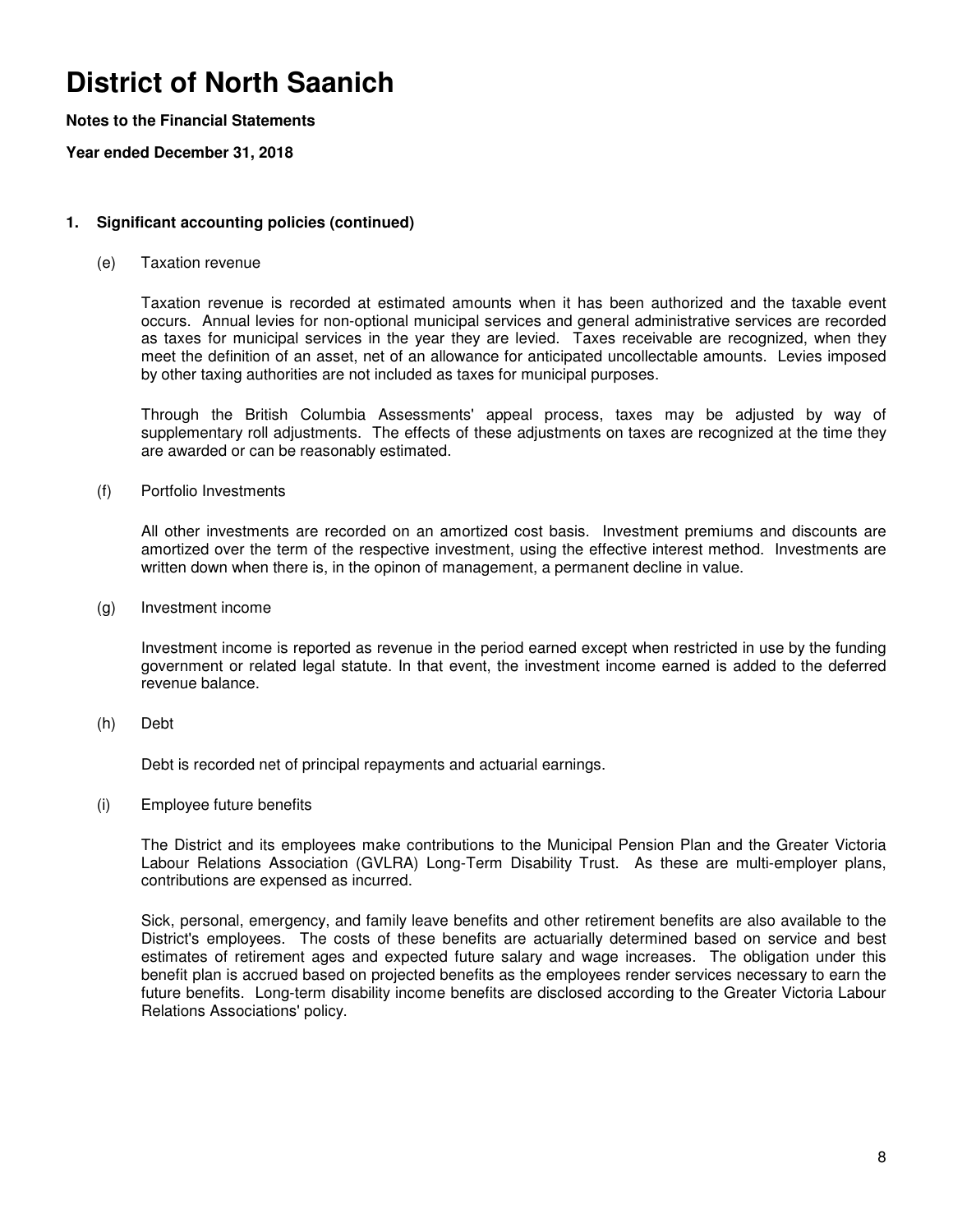#### **Notes to the Financial Statements**

**Year ended December 31, 2018**

#### **1. Significant accounting policies (continued)**

(j) Liability for contaminated sites

Contaminated sites are a result of contamination being introduced into air, soil, water or sediment of a chemical, organic or radioactive material or live organism that exceeds an environmental standard. Liabilities are recorded net of any expected recoveries.

A liability for remediation of contaminated sites is recognized when all the following criteria are met:

- (i) an environmental standard exists;
- (ii) contamination exceeds the environmental standard;
- (iii) the District is directly responsible or accepts responsibility;
- (iv) it is expected that the future economic benefits will be given up; and
- (v) a reasonable estimate of the amount can be made.

The liability is recognized as management's estimate of the cost of remediation and post-remediation including operation, maintenance and monitoring that are an integral part of the remediation strategy for a contaminated site.

(k) Non-financial assets

Non-financial assets are not available to discharge existing liabilities and are held for use in the provision of services. They have useful lives extending beyond the current year and are not intended for sale in the ordinary course of operations.

(i) Tangible capital assets

Tangible capital assets are recorded at cost which includes amounts that are directly attributable to acquisition, construction, development or betterment of the asset.

The cost, less residual value, of the tangible capital assets, excluding land are amortized on a straight line basis over their estimated useful lives.

The District does not capitalize interest costs associated with the acquisition or construction of a tangible capital asset.

Estimated useful life for tangible capital assets is as follows: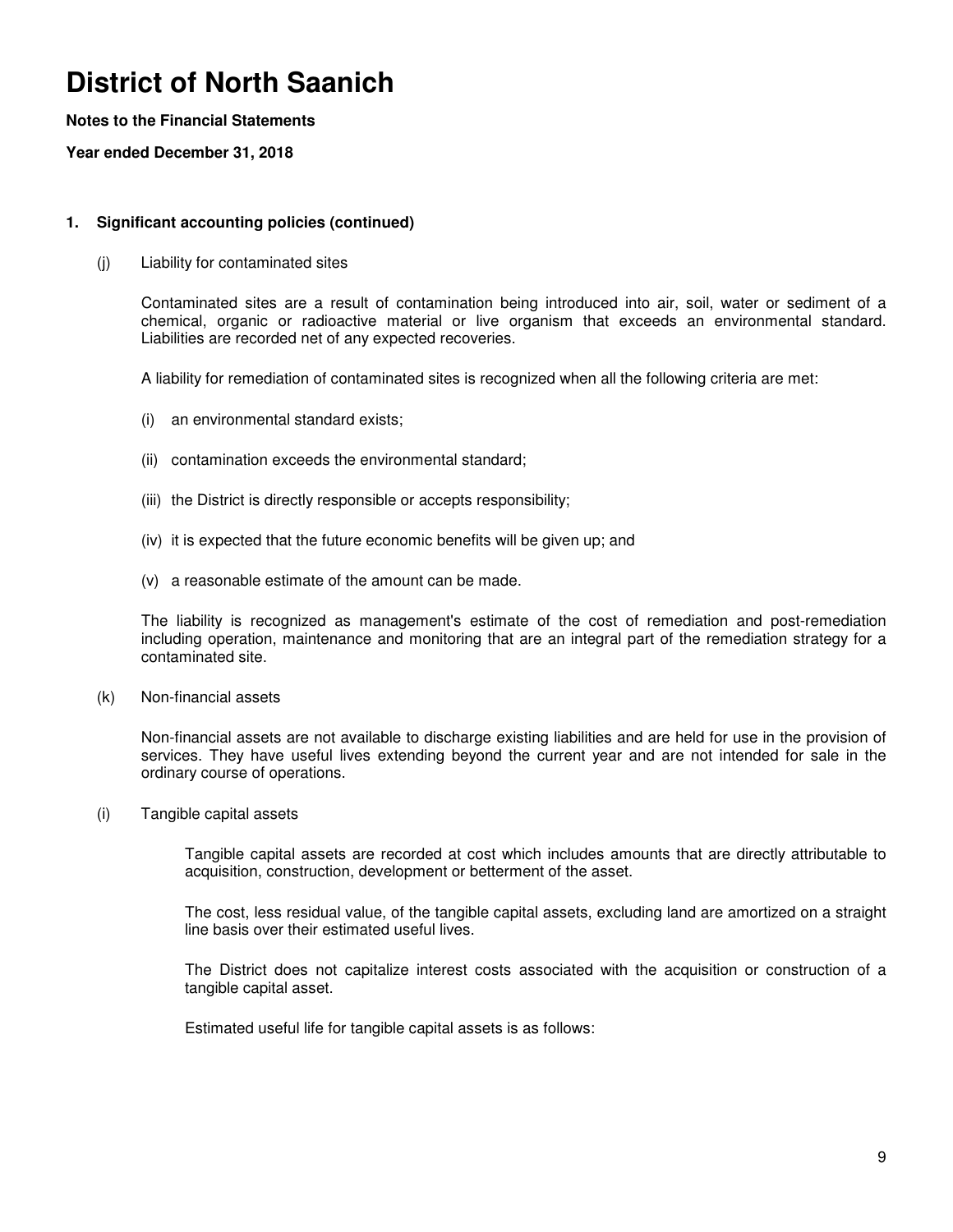### **Notes to the Financial Statements**

**Year ended December 31, 2018**

#### **1. Significant accounting policies (continued)**

(k) Non-financial assets (continued)

#### (i) Tangible capital assets (continued)

| <b>Asset</b>                       | Useful life<br>range in<br>years |
|------------------------------------|----------------------------------|
| <b>Buildings</b>                   | 25 to 50                         |
| Land improvements                  | 10 to 40                         |
| Vehicles, machinery, and equipment | 5 to 25                          |
| <b>Engineering Structures:</b>     |                                  |
| Roads                              | 10 to 75                         |
| Drainage                           | 25 to 80                         |
| Water                              | 20 to 80                         |
| Sewer                              | 20 to 80                         |
| Other                              | 10 to 80                         |

Land has an infinite life and is not amortized. Work in progress is not amortized until the project is substantially completed and put into use.

Tangible capital assets are written down when conditions indicate that they no longer contribute to the District's ability to provide goods and services or when the value of the future economic benefits associated with the asset is less than the book value of the asset.

(ii) Contributions of tangible capital assets

Tangible capital assets received as contributions, including tangible capital assets in lieu of developer cost charges, are recorded as revenue at their estimated fair value at the date of receipt.

(iii) Natural resources

Natural resources that have not been purchased are not recognized as assets in the financial statements.

(iv) Works of art and cultural and historic assets

Works of art and cultural and historic assets are not recorded as assets in these financial statements.

(v) Leased tangible capital assets

Leases which transfer substantially all of the benefits and risks incidental to ownership of property are accounted for as leased tangible capital assets. All other leases are accounted for as operating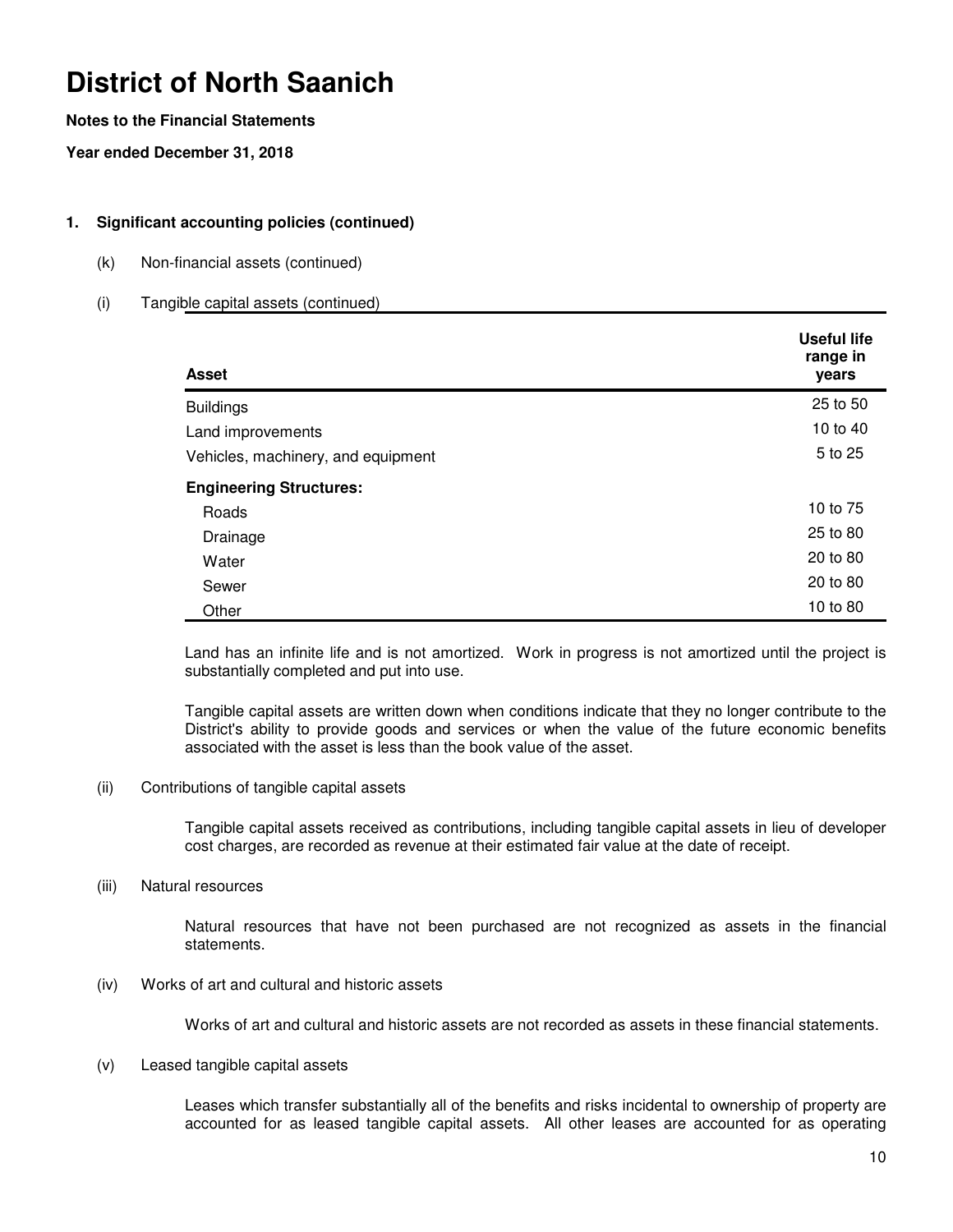#### **Notes to the Financial Statements**

**Year ended December 31, 2018**

#### **1. Significant accounting policies (continued)**

- (k) Non-financial assets (continued)
- (v) Leased tangible capital assets (continued) leases and the related payments are charged to expenses as incurred.
- (vi) Inventories of supplies

Inventories of supplies are recorded at the lower of cost and replacement cost.

(l) Deposits

Receipts restricted by third parties for future services or repayment are deferred as deposits and are refundable under certain circumstances. Deposits are recognized as revenue when qualifying expenditures are incurred.

(m) Allocation of expenses

Salary, wages and employee benefit expenses include the costs for District employees. The cost of certain finance personnel are allocated to the water and sewer utility segments based on an estimate of time spent on those segments.

(n) Use of estimates

The preparation of financial statements in conformity with Canadian public sector accounting standards requires management to make estimates and assumptions that affect the reported amounts of assets and liabilities and disclosures of contingent assets and liabilities at the date of the financial statements and the reported amounts of revenues and expensed during the period. Significant estimates include assumptions used in estimating historical cost and useful lives of tangible capital assets, estimating the fair value of contributed assets, estimating allocation of expenses, provisions for accrued liabilities and in performing actuarial valuations of employee future benefits, assessment of contaminated sites and provision for contingencies. Actual results could differ from these estimates.

#### **2. Portfolio investments**

The District's portfolio of investments consist of term deposits in credit unions. Term deposits in credit unions have varying maturity dates from March 2019 to November 2020 and have rates of return ranging from 2.10% to 3.30% (2017 - 1.45% to 2.45%).

|                      | 2017                      |  |
|----------------------|---------------------------|--|
| <b>Term Deposits</b> | \$21,799,050 \$21,324,121 |  |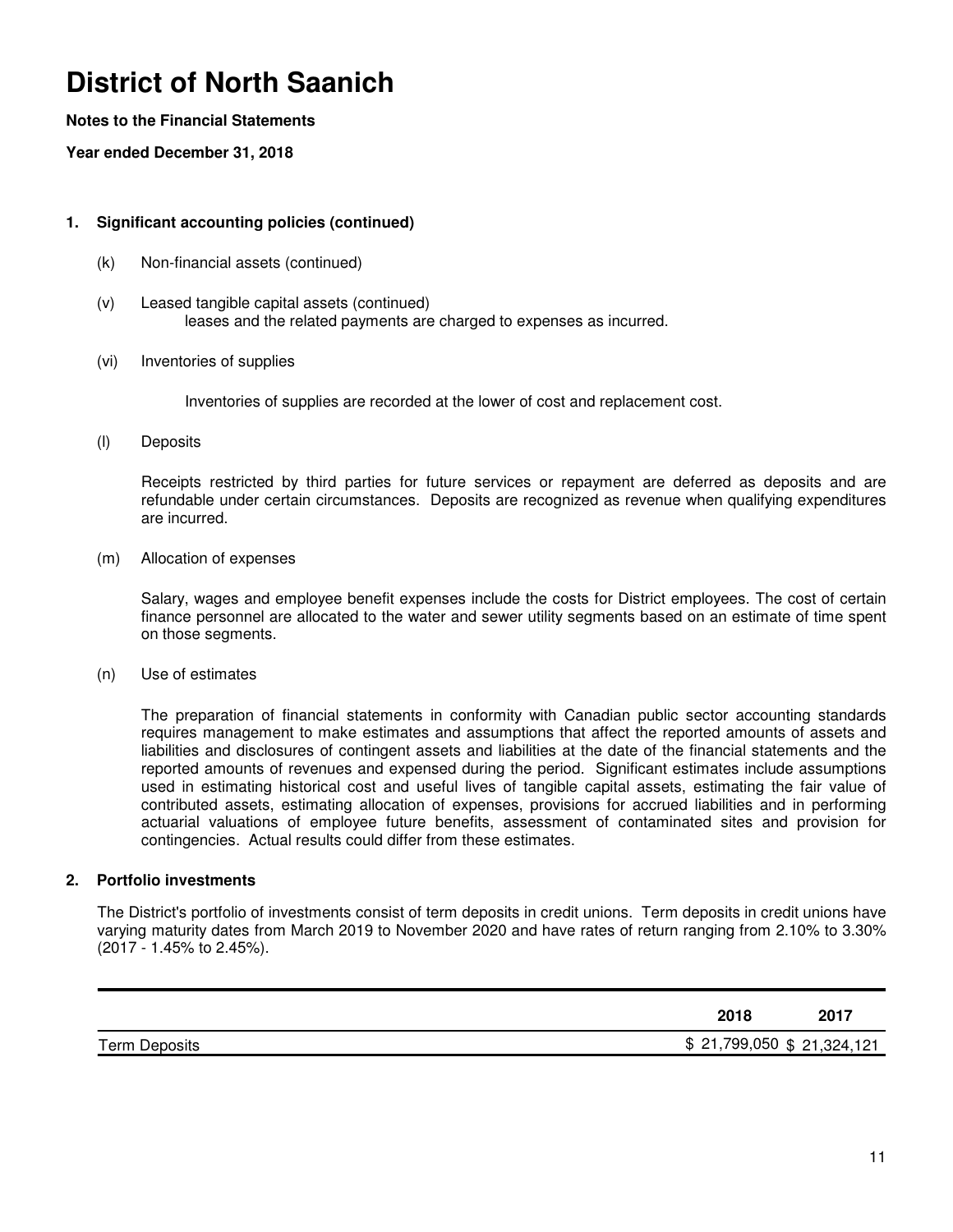#### **Notes to the Financial Statements**

**Year ended December 31, 2018**

#### **3. Other accounts receivable**

Other accounts receivable consists of the following:

|                                                     | 2018               | 2017      |
|-----------------------------------------------------|--------------------|-----------|
| Utility fees and charges                            | \$<br>1,127,930 \$ | 1,175,071 |
| BikeBC grant receivable                             | 719,775            |           |
| Other grants receivable                             | 24,284             |           |
| <b>GST</b> rebate                                   | 240,826            | 153.237   |
| Trade accounts receivable                           | 50,113             | 74,464    |
| Fire protection - wildfire response                 |                    | 269,703   |
| Insurance proceeds                                  |                    | 150,000   |
| Deferred property taxes due from the Province of BC | 87,065             | 2,133     |
| Miscellaneous                                       | 12,749             | 13,668    |
|                                                     | \$<br>2,262,742 \$ | 1.838.276 |

#### **4. Municipal Finance Authority debt reserve fund**

Under borrowing arrangements with the Municipal Finance Authority ("MFA"), the District is required to lodge security by means of contingent demand notes and interest bearing cash deposits based on the amount of borrowing. As debt principal is retired, demand notes are released and the cash deposits are refunded.

As a condition of these borrowings, a portion of the debenture proceeds is withheld by the MFA as a debt reserve fund. These deposits are held by the MFA to act as security against the possibility of debt repayments default. If the debt is returned without default, the deposits are refunded to the District. At December 31, 2018, deposits of \$127,459 (2017 - \$205,320) are recorded as debt reserve deposits.

At December 31, 2018 there were contingent demand notes of \$255,076 (2017 - \$436,602) which are not included in the financial statements of the District.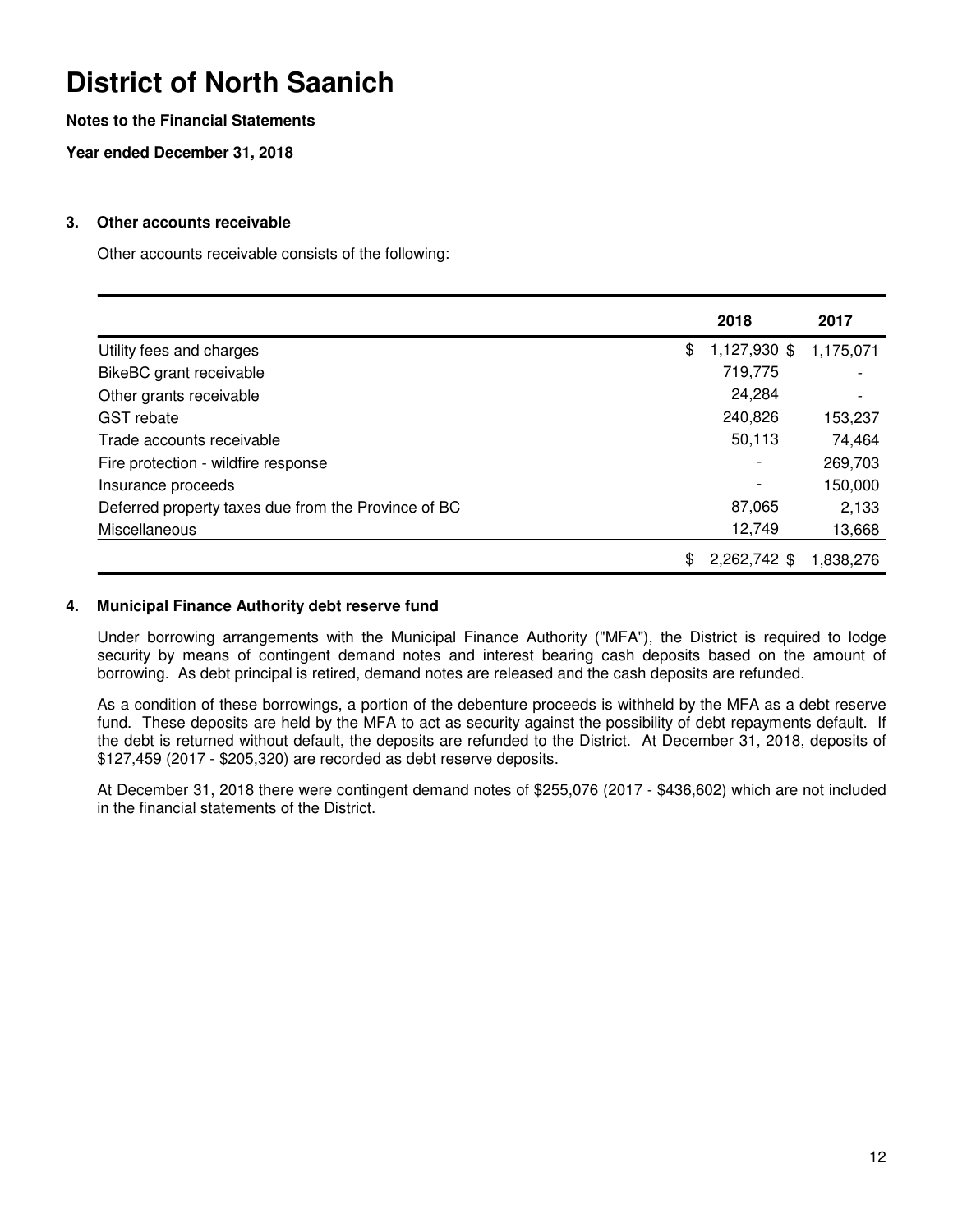#### **Notes to the Financial Statements**

**Year ended December 31, 2018**

#### **5. Accounts payable and accrued liabilities**

Accounts payable and accrued liabilities consist of the following:

|                                  | 2018                         | 2017      |
|----------------------------------|------------------------------|-----------|
| Trade accounts payable           | \$<br>1,407,801 \$           | 899,652   |
| <b>Accrued liabilities</b>       | 1,493,519                    | 1,060,868 |
| Grant in lieu payable            | 472,479                      | 1,102,295 |
| Accrued payroll liability        | 232,111                      | 318,836   |
| Contaminated sites liability (a) | 100,000                      | 100,000   |
|                                  | \$<br>3,705,910 \$ 3,481,651 |           |

(a) A liability for contaminated sites has been recorded in the amount of \$100,000 (2017 - \$100,000). The existence of metals above the BC Contaminated Sites standards has been identified in the soil at Bazan Bay Park. The source of the contamination is a decommissioned sewage treatment plant clarifier tank on the property.

#### **6. Deferred revenue**

|                                        | 2017                     | <b>Contributions</b><br>received | Recognized<br>as revenue | 2018      |
|----------------------------------------|--------------------------|----------------------------------|--------------------------|-----------|
| <b>Amenity Fee Contributions</b><br>\$ | 1,705,367 \$             | $\overline{\phantom{0}}$         | \$<br>$(158, 840)$ \$    | 1,546,527 |
| <b>Prepaid Building Permits</b>        | 348,921                  | 207,776                          | (348, 921)               | 207,776   |
| <b>Prepaid Utility Billings</b>        | 40,566                   | 29,412                           | (40, 566)                | 29,412    |
| Sewer Parcel Tax                       | $\overline{\phantom{a}}$ | 204,311                          |                          | 204,311   |
| Sewer Upgrade Contributions            | 155,903                  | $\overline{\phantom{0}}$         |                          | 155,903   |
| <b>Specified Area Charges</b>          | 482,905                  | $\overline{\phantom{0}}$         |                          | 482,905   |
| Sign Contribution                      | 5,000                    |                                  |                          | 5,000     |
| \$                                     | 2,738,662 \$             | 441,499 \$                       | $(548, 327)$ \$          | 2,631,834 |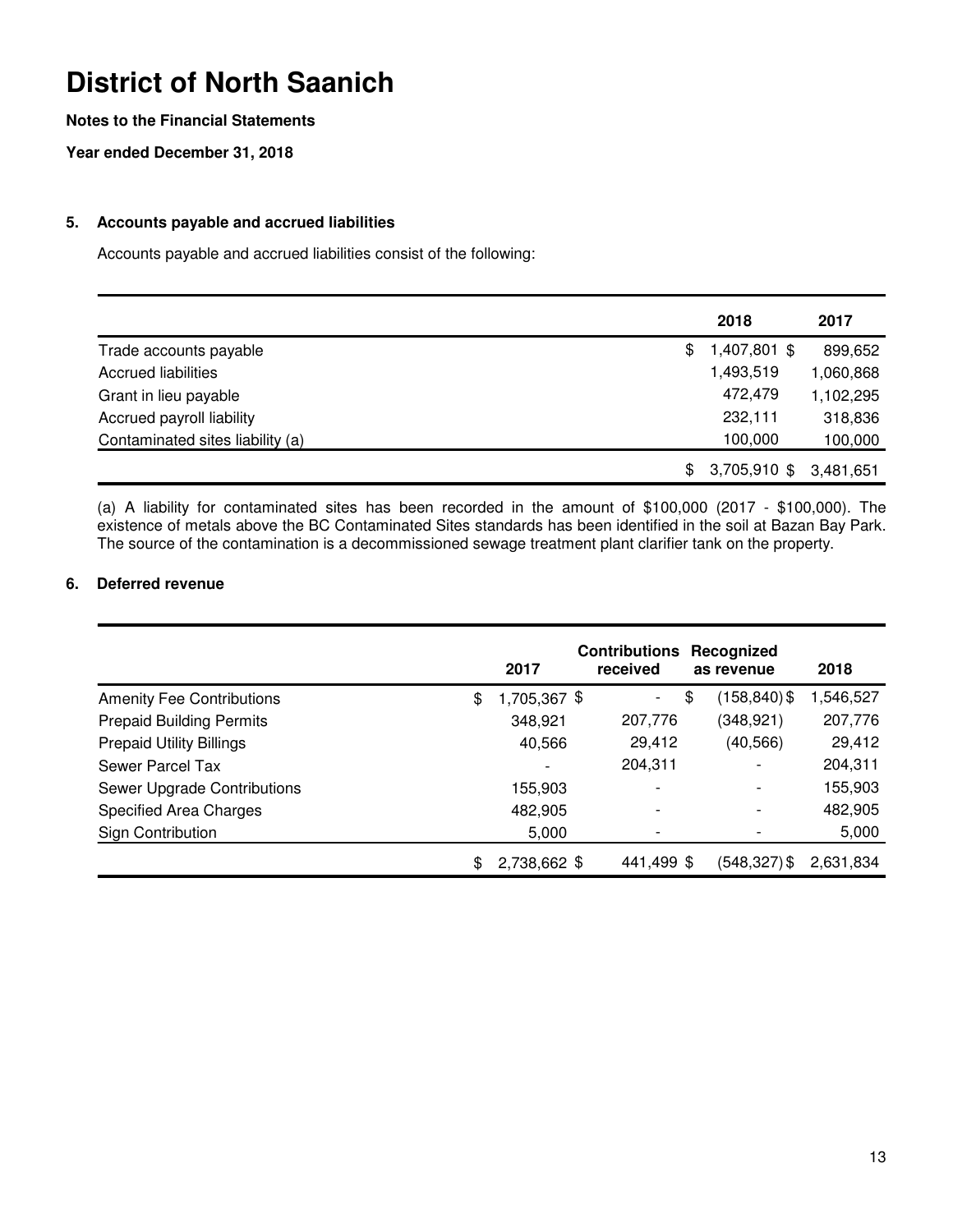#### **Notes to the Financial Statements**

#### **Year ended December 31, 2018**

#### **7. Employee future benefit liability**

The District provides sick leave and certain other benefits to its employees in addition to contributions to the Municipal Pension Plan and the GVLRA. These amounts and other employee-related liabilities will require funding in future periods and are set out below:

|                            | 2018             | 2017    |
|----------------------------|------------------|---------|
| Accumulated sick leave     | \$<br>227,185 \$ | 232,060 |
| Retirement benefit payment | 187,515          | 189,440 |
|                            | 414,700 \$       | 421,500 |

Information about the District's benefit plan for sick leave, retirement benefits and family leave is as follows:

|                                           | 2018             | 2017      |
|-------------------------------------------|------------------|-----------|
| Accrued benefit obligation - opening:     |                  |           |
| Balance, beginning of year                | \$<br>462,300 \$ | 405,200   |
| Current service cost                      | 48,400           | 42,500    |
| Interest cost                             | 14,000           | 14,000    |
| Benefits paid                             | (78, 300)        | (65,900)  |
| Past service cost                         |                  | 47,000    |
| <b>Actuarial loss</b>                     | 5,200            | 19,500    |
| Accrued benefit obligation - closing      | 451,600          | 462,300   |
| Unamortized net actuarial gain            | (36,900)         | (40, 800) |
| Accrued employee future benefit liability | \$<br>414,700 \$ | 421,500   |

The significant actuarial assumptions adopted in measuring the District's accrued benefit obligations are as follows:

|                         | 2018      | 2017   |
|-------------------------|-----------|--------|
| Discount rates          | $3.30 \%$ | 2.90%  |
| Expected inflation rate | 2.50%     | 2.50 % |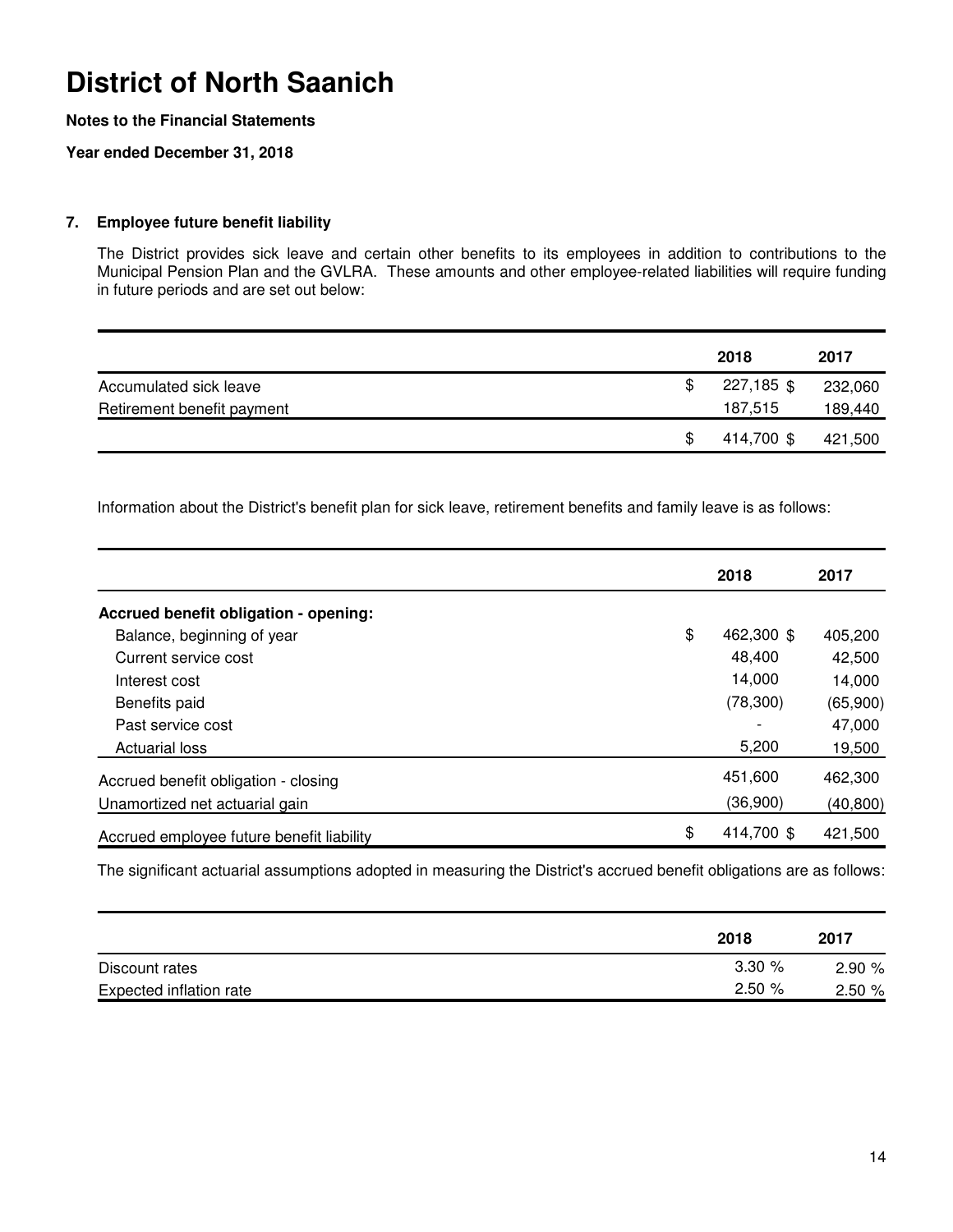#### **Notes to the Financial Statements**

#### **Year ended December 31, 2018**

#### **7. Employee future benefit liability (continued)**

The expected average remaining service life is 10 years (2017 - 10 years). The expected wage and salary increases (including 2.50% inflation estimate) are 2.58% - 4.50% (2017 - 2.58% - 4.50%). The total expense recorded in the financial statements in respect of obligations under this plan amounts to \$71,500 (2017 - \$110,700).

#### **Accumulated sick leave**

Accumulated sick leave represents the liability for sick leave banks accumulated for possible draw down at future dates.

#### **Retirement benefit payments**

Retirement benefit payments represent the District's share of the cost to provide employees with various benefits upon retirement including lump sum retirement payments and death benefits.

The amount recorded for these benefits is based on a benefit actuarial valuation. The most recent valuation was as at December 31, 2017. The actuarial valuation and assumptions upon which it is based are reviewed on a periodic basis.

#### **Municipal pension plan**

The District and its employees contribute to the Municipal Pension Plan (plan), a jointly trusteed pension plan. The board of trustees, representing plan members and employers, is responsible for administering the plan, including investment of assets and administration of benefits. The plan is a multi-employer contributory pension plan. Basic pension benefits are based on a formula. As at December 31, 2017, the plan had about 182,000 active members and approximately 75,000 retired members. Active members include approximately 36,000 contributors from local governments.

Every three years, an actuarial valuation is performed to assess the financial position of the plan and adequacy of plan funding. The actuary determines an appropriate combined employer and member contribution rate to fund the plan. The actuary's calculated contribution rate is based on the entry-age normal cost method, which produces the long-term rate of member and employer contributions sufficient to provide benefits for average future entrants to the plan. This rate may be adjusted for the amortization of any actuarial funding surplus and will be adjusted for the amortization of any unfunded actuarial liability.

The most recent valuation for the Municipal Pension Plan as at December 31, 2015, indicated a \$2,224 million funding surplus for basic pension benefits on a going concern basis. As a result of the 2015 basic account actuarial valuation surplus and pursuant to the joint trustee agreement, \$1,927 million was transferred to the rate stabilzation account and \$297 million of the surplus ensured the required contribution rates remained unchanged.

The District paid \$411,253 for employer contributions to the plan in fiscal 2018 (2017 - \$438,065) and District employees paid \$347,827 (2017 - \$348,919).

The next valuation will be as at December 31, 2018, with results available in fall 2019.

Employers participating in the plan record their pension expense as the amount of employer contributions made during the fiscal year (defined contribution pension plan accounting). This is because the plan records accrued liabilities and accrued assets for the plan in aggregate, resulting in no consistent and reliable basis for allocating the obligation, assets and cost to individual employers participating in the plan.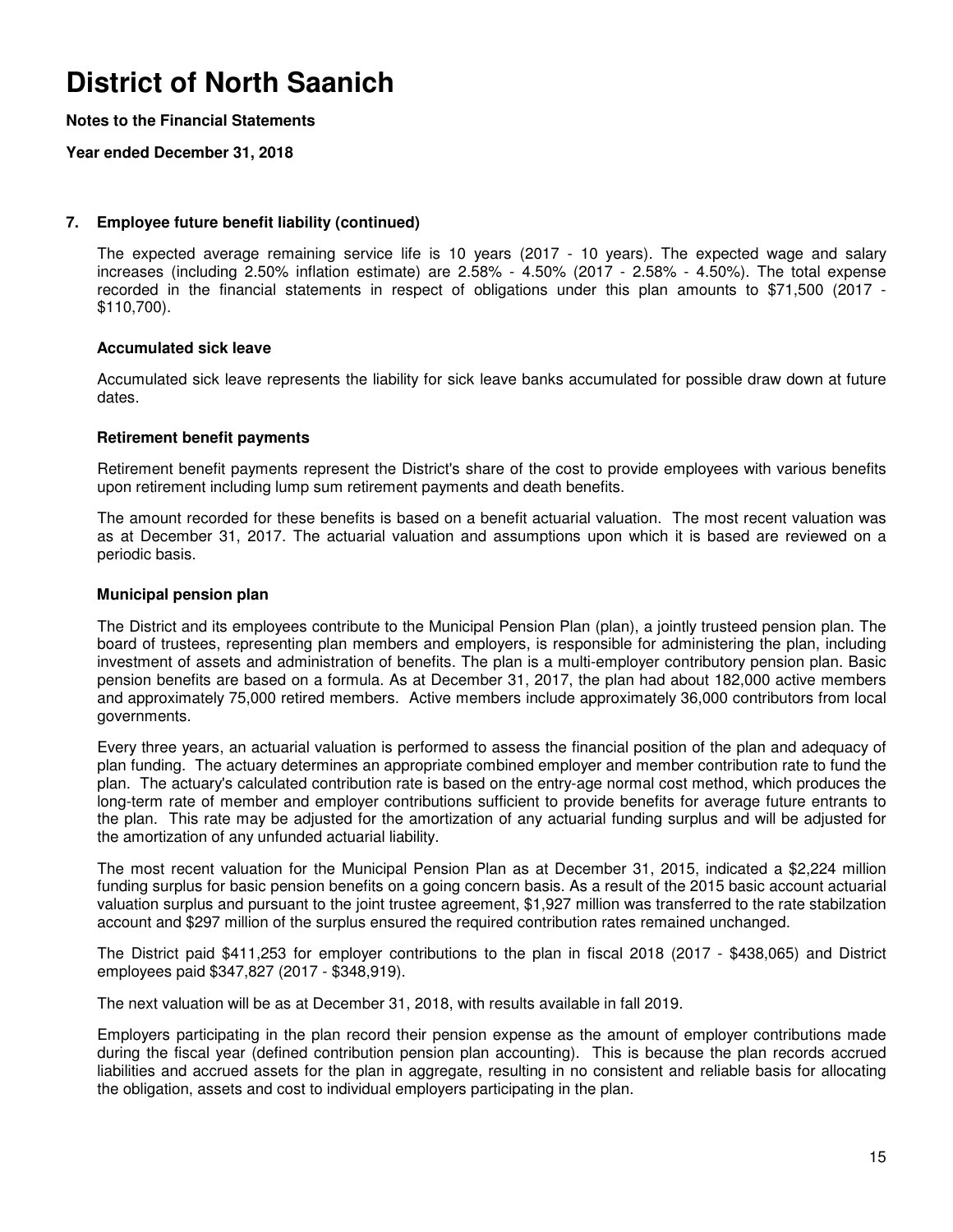#### **Notes to the Financial Statements**

**Year ended December 31, 2018**

#### **7. Employee future benefit liability (continued)**

#### **GVLRA/CUPE Long-Term Disability Trust**

The Trust was established January 1, 1987 as a result of negotiations between the Greater Victoria Labour Relations Association representing a number of employers and the Canadian Union of Public Employees representing a number of CUPE locals. The Trust's sole purpose is to provide a long-term disability income benefit plan. Employers and employees each contribute equal amounts into the Trust. The total plan provision for approved and unreported claims was actuarially determined as of December 31, 2016. At December 31, 2016, the total plan provision for approved and unreported claims was \$18,937,267 with an accumulated surplus of \$392,313. The total plan provision for approved and unreported claims and net surplus or deficit at December 31, 2018 will be available later in 2019. The District paid \$57,526 (2017 - \$56,534) for employer contributions and District employees paid \$57,526 (2017 - \$56,534) for employee contributions to the plan in 2018.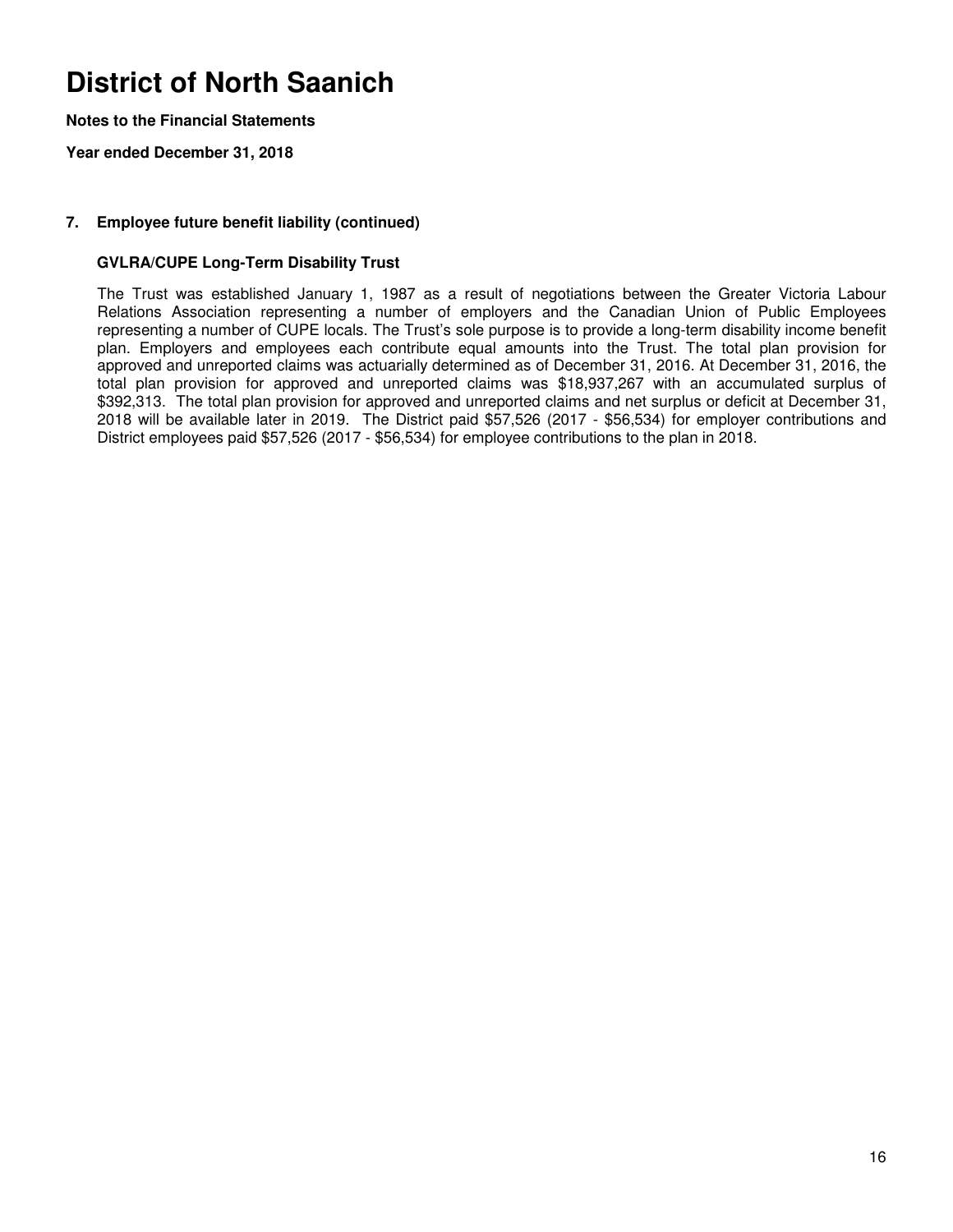### **Notes to the Financial Statements**

**Year ended December 31, 2018**

#### **8. Debt**

|                | Interest rate | Year of<br>maturity | <b>Gross</b><br><b>Debt</b> | <b>Repayments</b><br>and actuarial<br>earnings       | Net debt<br>2018 | Net debt<br>2017 |
|----------------|---------------|---------------------|-----------------------------|------------------------------------------------------|------------------|------------------|
| MFA Issue #80  | 2.40%         | 2018                |                             | $$4,900,000$ $$(4,900,000)$ \$                       |                  | 395,339<br>\$    |
| MFA Issue #102 | 2.25%         | 2032                | 7.722.907                   | (2,509,160)                                          | 5,213,747        | 5,489,149        |
| MFA Issue #127 | $3.30\%$      | 2029                | 1,680,000                   | (366,747)                                            | 1,313,253        | 1,410,402        |
|                |               |                     |                             | $$14,302,907$ $$(7,775,907)$ \$6,527,000 \$7,294,890 |                  |                  |

The District issues debt instruments through the MFA, pursuant to security issuing bylaws under authority of the Local Government Act, to finance certain capital expenditures. MFA invests the District's principal payments so that the payments plus the investment income earned on repayments (actuarial earnings), will equal the original outstanding debt amount at the end of the repayment period.

The loan agreements with the MFA provide that if, at any time, the scheduled payments provided for in the agreements are not sufficient to meet the MFA's obligations in respect of such borrowings, the resulting deficiency becomes a liability of the District.

Interest expense on long-term debt for 2018 was \$318,130 (2017 - \$528,971).

The aggregate amount of payments required on the District's debt during each of the next five years and thereafter is as follows:

|                           | 2018            |
|---------------------------|-----------------|
| 2019                      | \$<br>269,343   |
| 2020                      | 269,343         |
| 2021                      | 269,343         |
| 2022                      | 269,343         |
| 2023                      | 269,343         |
| Thereafter                | 1,346,716       |
| Future actuarial interest | 3,833,569       |
|                           | \$<br>6,527,000 |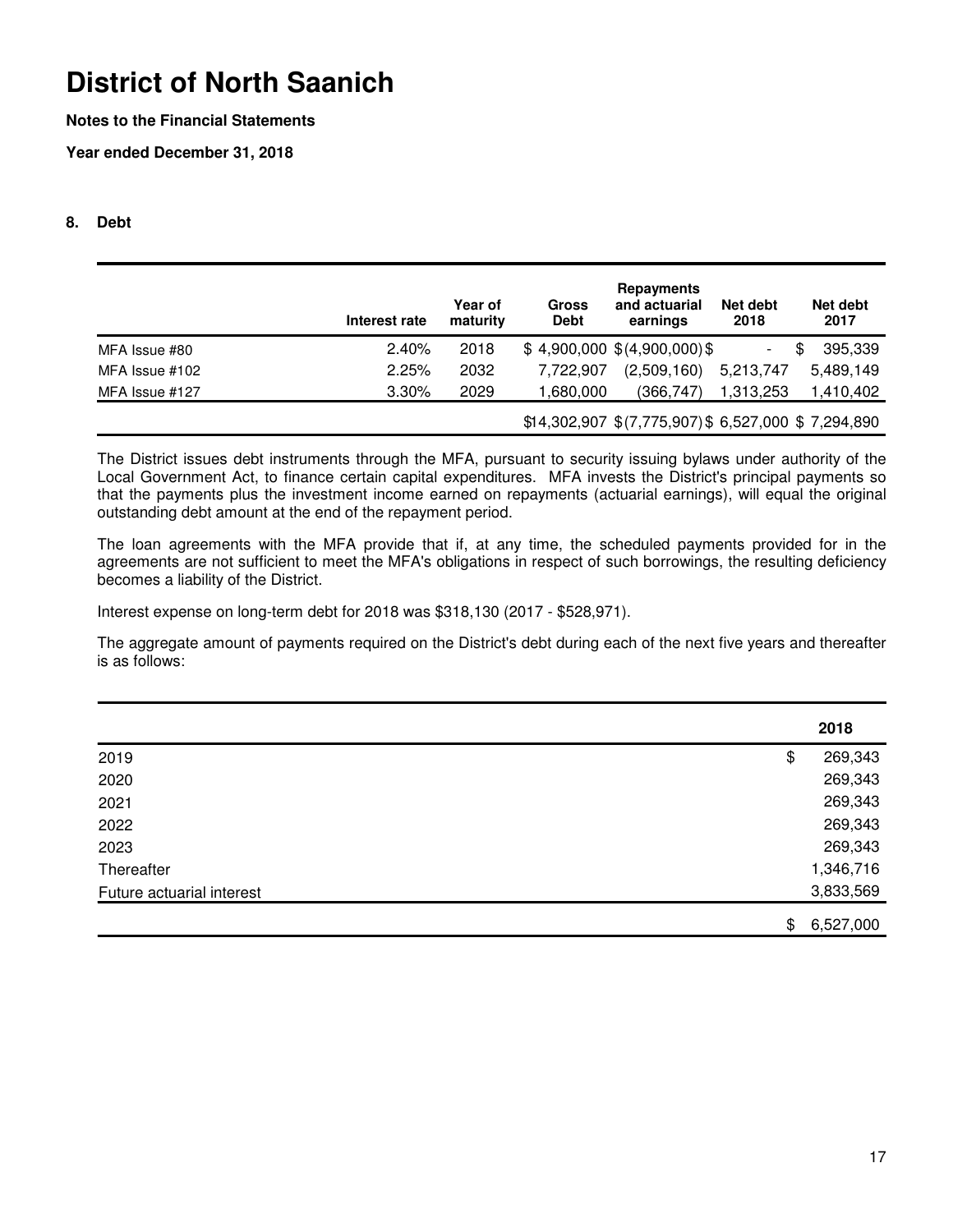### **Notes to the Financial Statements**

**Year ended December 31, 2018**

#### **9. Tangible capital assets**

Work in progress having a value of \$370,312 (2017 - \$65,148) has not been amortized as items are not yet in use.

There are no significant art nor historic treasures owned and held by the District. No tangible capital assets were written down in 2018 or 2017.

In 2017 \$9,403,461 of asset contributions were received related to various developments within the District. The fair market value of these assets is shown as revenue as well as tangible capital asset additions. This was comprised of land - \$4,057,410; land improvements - \$620,187; roads - \$2,684,209; drainage - \$1,091,935; water - \$519,670; and sewer - \$430,050. There were no such contributions in 2018.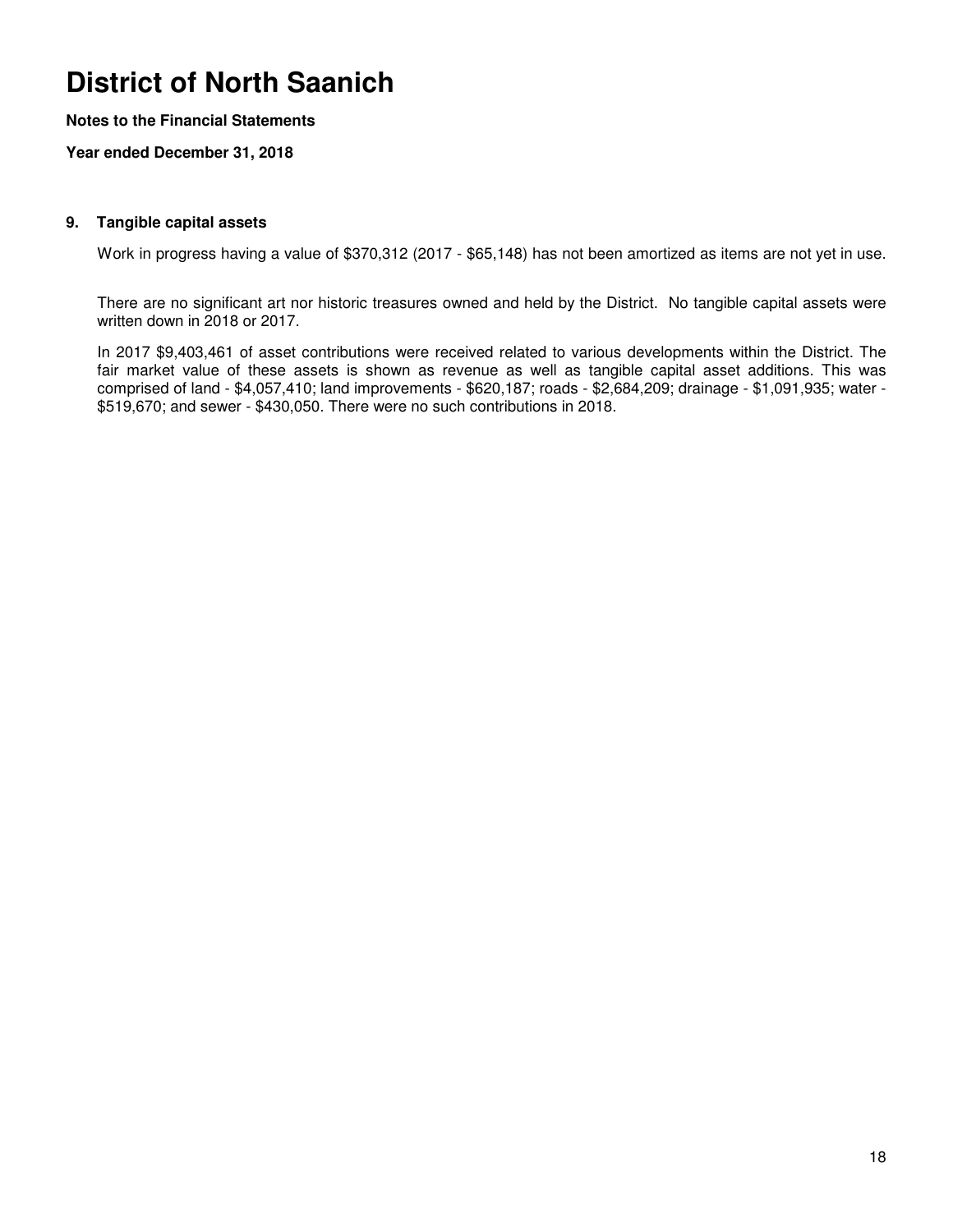**Notes to the Financial Statements**

**Year ended December 31, 2018**

#### **9. Tangible capital assets (continued)**

|                                     |                          |                          |                          |                                       | <b>Engineering Structures</b> |                          |            |                            |           |                            |                                    |                          |
|-------------------------------------|--------------------------|--------------------------|--------------------------|---------------------------------------|-------------------------------|--------------------------|------------|----------------------------|-----------|----------------------------|------------------------------------|--------------------------|
| 2018                                | Land                     | Land<br>Improvement      | <b>Buildings</b>         | Vehicles,<br>Machinery &<br>Equipment | Roads                         | <b>Drainage</b>          | Water      | <b>Sewer</b>               | Other     | Work in<br><b>Progress</b> | <b>Total</b><br>2018               | <b>Total</b><br>2017     |
| Cost<br>Opening balance             | $$17,508,531$ \$         | 2,562,991 \$             | 8,212,945 \$             |                                       | 7,245,474 \$34,860,831 \$     | 5,971,262 \$11           |            | ,694,552 \$ 27,569,331 \$  | 65,381 \$ |                            | 65,148 \$115,756,446 \$103,666,806 |                          |
| Add: Additions                      | $\overline{\phantom{a}}$ | 184,715                  | 14,811                   | 771,369                               | 1,336,218                     | 28,900                   | 499,750    | 158,362                    |           | 370,312                    | 3,364,437                          | 12,323,736               |
| Less: Disposals                     |                          |                          | $\overline{\phantom{a}}$ | (117,090)                             | $\overline{\phantom{m}}$      |                          |            |                            |           | -                          | (117,090)                          | (234, 098)               |
| Less: Completed<br>work in progress |                          |                          | ٠                        | $\overline{\phantom{a}}$              | 45,481                        | $\overline{\phantom{a}}$ | 11,856     | 7,811                      |           | (65, 148)                  | $\overline{\phantom{a}}$           | $\overline{\phantom{a}}$ |
| Closing balance                     | 17,508,531               | 2,747,706                | 8,227,756                | 7,899,753                             | 36,242,530                    | 6,000,162                | 12,206,158 | 27,735,504                 | 65,381    | 370,312                    | 119,003,793                        | 115,756,444              |
| Accumulated<br>Amortization         |                          |                          |                          |                                       |                               |                          |            |                            |           |                            |                                    |                          |
| Opening balance                     | $\overline{\phantom{a}}$ | 714,317                  | 2,127,431                | 4,669,171                             | 20,356,648                    | 1,590,916                | 5,298,969  | 6,606,129                  | 42,604    | $\overline{\phantom{a}}$   | 41,406,185                         | 39,065,012               |
| Add: Additions                      |                          | 95,352                   | 204,623                  | 524,268                               | 1,053,981                     | 91,879                   | 153,818    | 540,808                    | 1,229     | ٠                          | 2,665,958                          | 2,419,228                |
| Less: Disposals                     | $\overline{\phantom{a}}$ | $\overline{\phantom{a}}$ | $\overline{\phantom{a}}$ | (117,090)                             | $\overline{\phantom{a}}$      | $\overline{\phantom{a}}$ |            |                            |           | ۰                          | (117,090)                          | (78, 058)                |
| Closing balance                     |                          | 809,669                  | 2,332,054                | 5,076,349                             | 21,410,629                    | 1,682,795                | 5,452,787  | 7,146,937                  | 43,833    | $\overline{\phantom{a}}$   | 43,955,053                         | 41,406,182               |
| Net book value                      | $$17,508,531$ \$         | 1,938,037\$              | 5,895,702 \$             |                                       | 2,823,404 \$14,831,901<br>\$  | 4,317,367 \$             |            | 6,753,371 \$ 20,588,567 \$ | 21,548 \$ |                            | 370,312 \$75,048,741 \$74,350,262  |                          |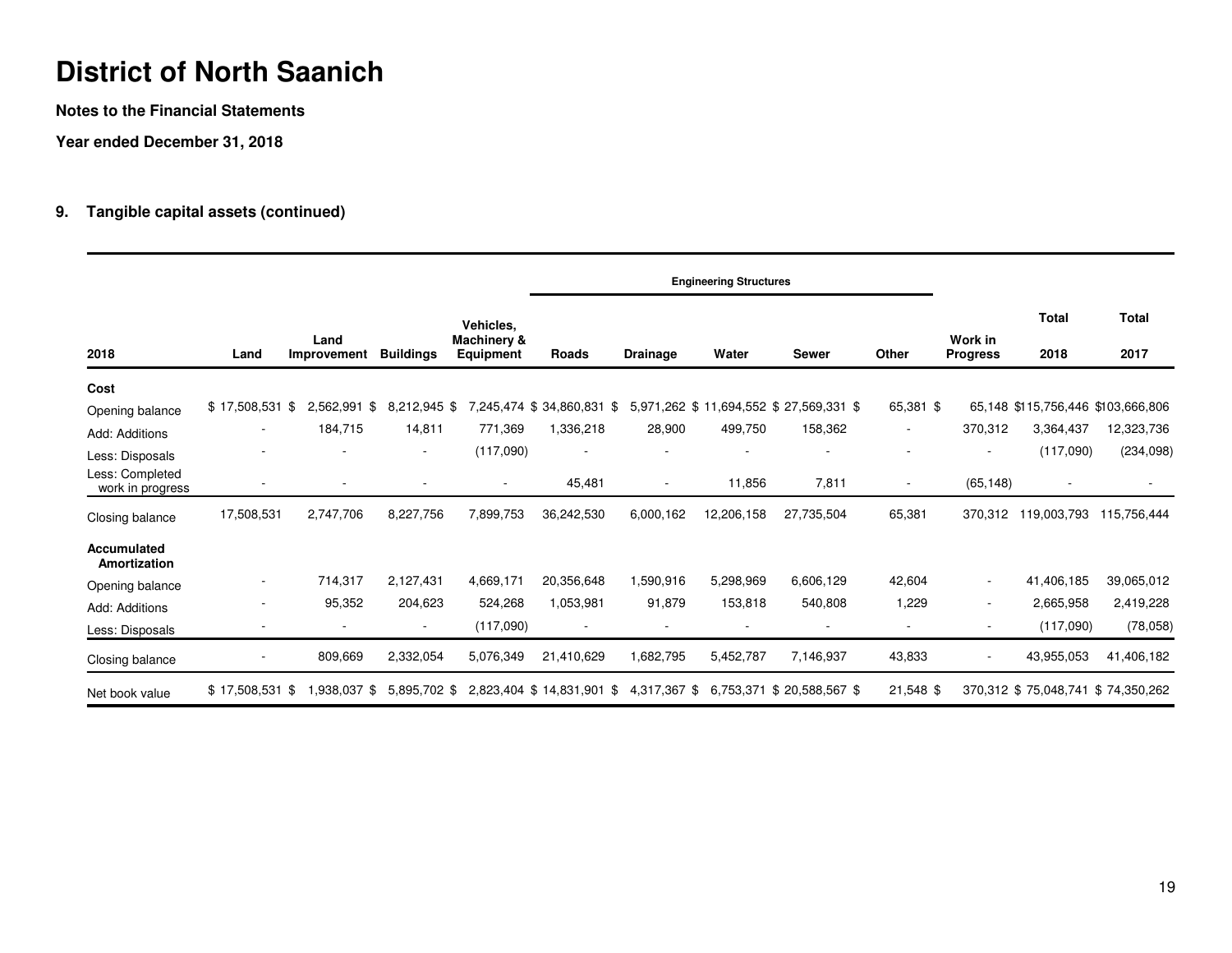### **Notes to the Financial Statements**

**Year ended December 31, 2018**

### **10. Accumulated surplus**

Accumulated surplus consists of individual fund surplus and reserves and reserve funds as follows:

|                                                          | 2018       | 2017                      |
|----------------------------------------------------------|------------|---------------------------|
| <b>Surplus</b>                                           |            |                           |
| Invested in tangible capital assets                      |            | \$68,521,741 \$67,055,372 |
| Unallocated surplus                                      | 11,080,119 | 9,419,323                 |
| <b>Total surplus</b>                                     | 79,601,860 | 76,474,695                |
| <b>Reserves set aside by Council</b>                     |            |                           |
| Working funds                                            | 8,665,086  | 8,052,472                 |
| Federal Gas Tax Agreement funds                          | 2,511,279  | 2,446,422                 |
|                                                          | 11,176,365 | 10,498,894                |
| Reserve funds set aside for specific purposes by Council |            |                           |
| Replacement reserves                                     | 2,513,330  | 2,334,141                 |
| Growth and opportunity reserves                          | 1,522,082  | 1,319,690                 |
| Local improvement reserve                                | 1,008,636  | 986,921                   |
| Parks capital and acquisition reserves                   | 1,324,640  | 1,277,031                 |
| Total reserve funds                                      | 6,368,688  | 5,917,783                 |
|                                                          |            | \$97,146,913 \$92,891,372 |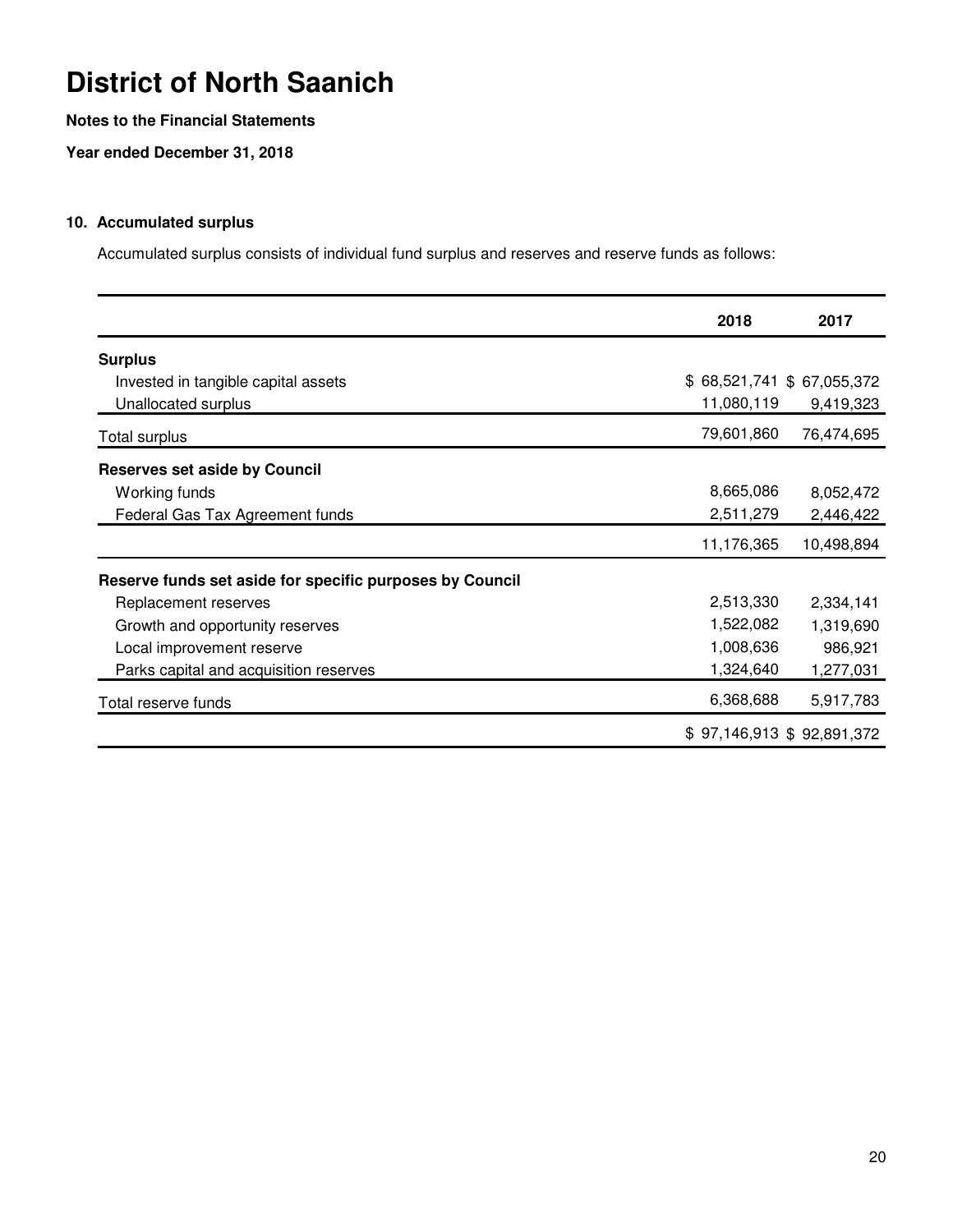#### **Notes to the Financial Statements**

#### **Year ended December 31, 2018**

#### **11. Contingencies and commitments**

(a) RCMP

The District has entered into a five-year renewable agreement with the Town of Sidney, effective January 1, 2018, for the use of the RCMP facilities located in the Town of Sidney. This agreement requires that the District reimburse the Town of Sidney for a share of facility, equipment and staffing costs, based upon the ratio of staff assigned to the District and the total number of staff assigned to the detachment under the Policy Agreement. The annual estimated cost of this contract is \$430,000.

(b) Insurance

The District is a defendant in various lawsuits and historical circumstances may result in additional legal claims. The District records an accrual in respect of legal claims that are likely to be successful and for which a liability amount is reasonably determinable.

The District is self-insured through membership in the Municipal Insurance Association of British Columbia. Under this program, member municipalities are to share jointly for general liability claims against any member in excess of their deductible. Should the Association pay out claims in excess of premiums received, it is possible that the District, along with the other participants, would be required to contribute towards the deficit.

(c) CREST

The District is a shareholder and member of the Capital Regional Emergency Service Telecommunications (CREST) Incorporated, which provides centralized emergency communications and related public safety information services to municipalities, regional districts, the provincial and federal governments and their agencies, and emergency service organizations throughout the Greater Victoria region and the Gulf Islands. Members' obligations to share in funding ongoing operations and any additional costs relating to capital assets are to be contributed pursuant to a Members' Agreement.

(d) Regional District debt

Regional District debt is, under the provisions of the Local Government Act, a direct, joint and several liability of the Regional District and each member municipality within the Regional District, including the District.

(e) Fire Dispatch

In September 2018 the District entered into a five-year agreement for fire dispatch services. The estimated 2019 cost of this agreement is \$45,400.

(f) Shoal Centre

The District renewed a five-year cost sharing agreement with the Town of Sidney for the operating costs of the Seniors' Centre, located at the Shoal Centre, on January 1, 2018. The District's share of the 2019 operating costs is estimated to be \$21,300.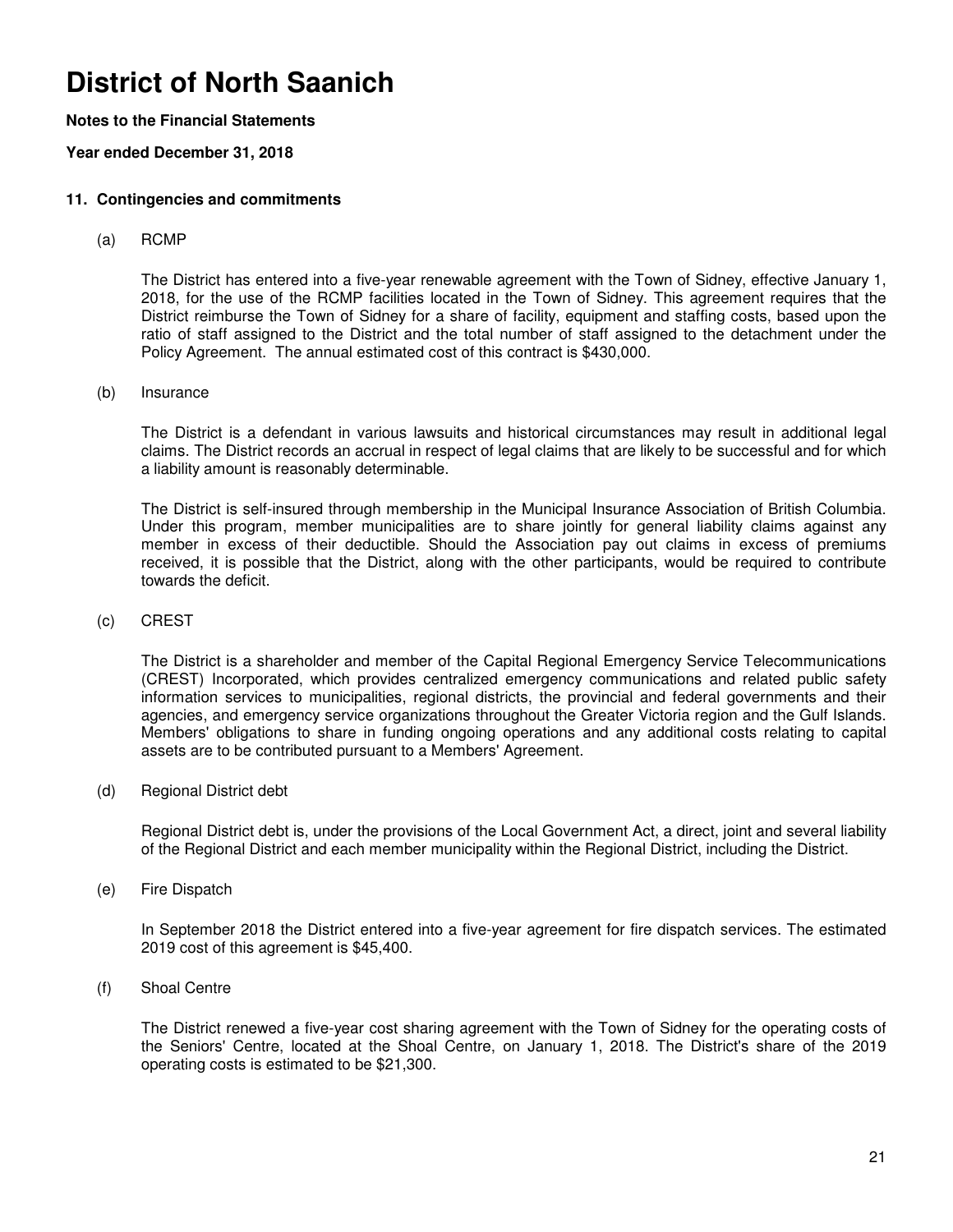#### **Notes to the Financial Statements**

**Year ended December 31, 2018**

#### **11. Contingencies and commitments (continued)**

(g) Shaw agreements

In January 2017 the District entered into a five-year agreement with Shaw for SmartVoice telephone services. The 2019 estimated cost of this agreement is \$18,923.

In March 2018 the District entered into a five-year agreement with Shaw for Fibre Internet services. The 2019 estimated cost of this agreement is \$25,000.

(h) Software agreement

In October 2016 the District entered into a three-year agreement with ESRI Canada for GIS software. The 2019 estimated cost of this agreement is \$18,618.

#### **12. Contractual rights**

Certain developers are required to provide development contributions in order to build within the District. Contributions can include real assets, such as land dedicated for park use, or cash-in-lieu of real assets. Upon completion of the development, contributed assets are turned over to the District. Tangible capital assets received as contributions are recorded at their fair value as revenue. Cash contributions are recorded as revenue upon completion of the development.

The District will receive a cash contribution of \$100,000 in 2019.

#### **13. Taxes available for municipal purposes**

|                                                             | <b>Budget</b> | 2018                                   | 2017       |
|-------------------------------------------------------------|---------------|----------------------------------------|------------|
| Taxes collected for general municipal purposes:             |               |                                        |            |
| Property and business taxes                                 | \$.           | 10,256,700 \$ 10,403,014 \$            | 9,622,091  |
| Grants in lieu of taxes                                     | 1,199,550     | 1,287,871                              | 1,375,470  |
| Water and sewer system parcel taxes                         | 1,105,400     | 915,108                                | 1,374,469  |
| Total                                                       | 12,561,650    | 12,605,993                             | 12,372,030 |
| Taxes collected on behalf of and paid to other governments: |               |                                        |            |
| <b>School Authorities</b>                                   |               | 8,258,509                              | 7,780,438  |
| <b>Regional Hospital District</b>                           |               | 1,386,145                              | 1,346,566  |
| <b>Municipal Finance Authority</b>                          |               | 1,217                                  | 1,044      |
| <b>British Columbia Assessment Authority</b>                |               | 258,312                                | 238,568    |
| <b>BC Transit Authority</b>                                 |               | 1,304,342                              | 1,277,308  |
| <b>Regional District</b>                                    |               | 2,991,746                              | 2,895,546  |
| Total                                                       |               | 14,200,271                             | 13,539,470 |
| Gross taxes collected                                       | \$.           | 12,561,650 \$ 26,806,264 \$ 25,911,500 |            |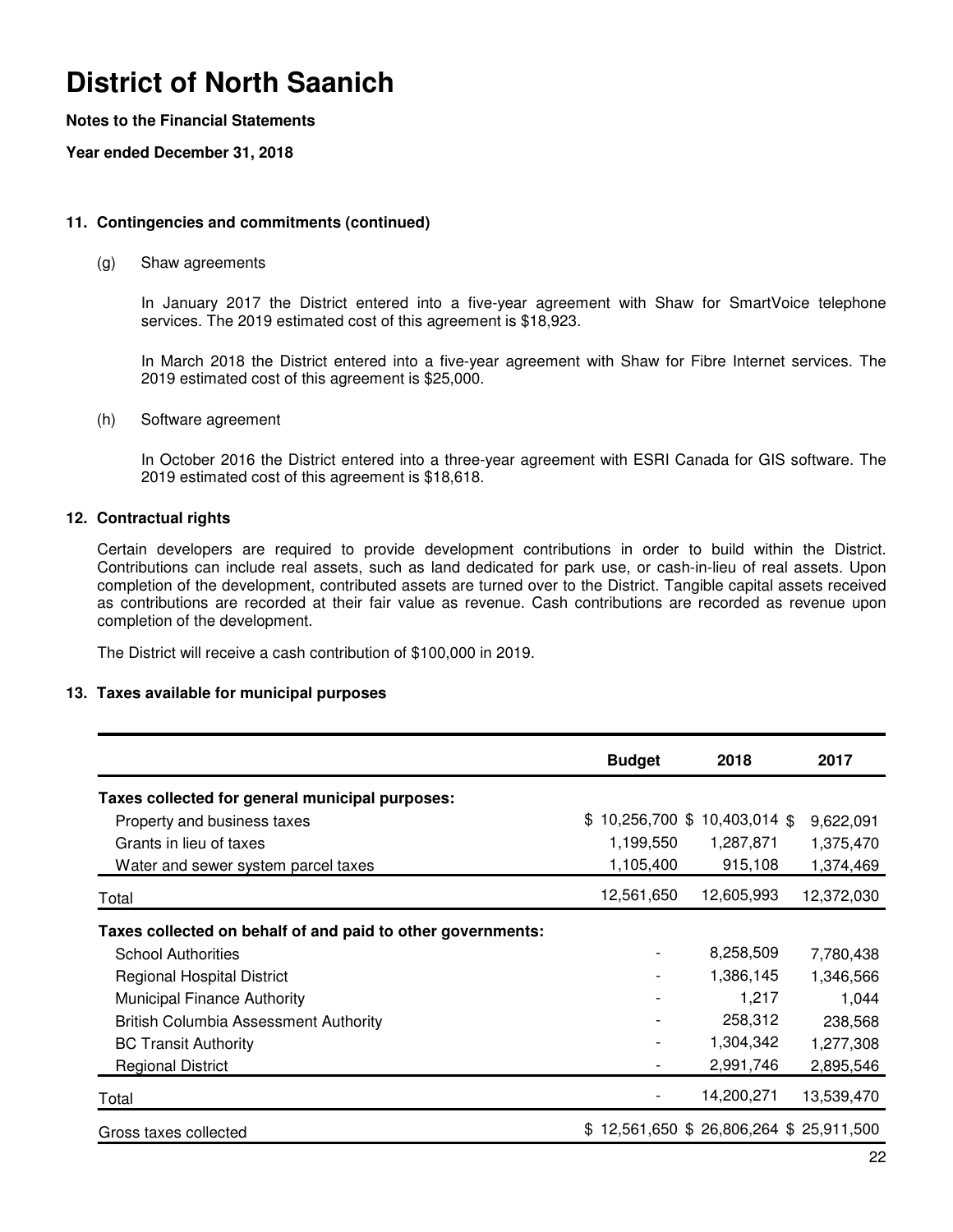### **Notes to the Financial Statements**

**Year ended December 31, 2018**

#### **14. Government transfers**

The following government transfers have been included in revenues:

|                    | <b>Budget</b>                          | 2018         | 2017    |
|--------------------|----------------------------------------|--------------|---------|
| <b>Transfers</b>   |                                        |              |         |
| Provincial         | \$<br>589,000 \$                       | 1,124,030 \$ | 412,506 |
| Federal            | 545,100                                | 546,269      | 587,487 |
| Regional and other | 10,000                                 | 21,153       | 17,850  |
|                    | $$1,144,100$ $$1,691,452$ $$1,017,843$ |              |         |

#### **15. Segmented information**

The District is a diversified government organization that provides a wide range of services to its citizens as follows:

#### **Protective Services - RCMP, Fire Department and Animal Control**

The mandates of the RCMP and Fire Departments are to enforce laws, prevent crime and maintain peace, order and security by protecting life, property and the environment through the provision of emergency response thus, ensuring safe homes and community.The District cost shares with the Town of Sidney to provide policing services through the Royal Canadian Mounted Police (RCMP). District animal control services are provided under contract by the Capital Regional District.

#### **Parks, Recreation and Cultural Services**

The Parks division of the Infrastructure Services Department is responsible for providing and facilitating high quality parks and recreational facilities. The District cost shares with the Town of Sidney to provide access to recreation and cultural services through the Mary Winspear Centre and Shoal Centre located nearby in the Town of Sidney. The District is a member of the Vancouver Island Regional Library which provides access to information through the library facility located in the Town of Sidney.

#### **General Government Services - Legislative; Corporate Services; Financial and Information Technology Services**

The functions within General Government Services are responsible for adopting bylaws; adopting administrative policy; levying taxes; acquiring, disposing and managing District assets; ensuring effective financial and human resource management; monitoring performance and ensuring that high quality District service standards are met.

#### **Transportation Services - Engineering and Public Works; Roads; Drainage**

The Infrastructure Services Department is responsible for the delivery of municipal transportation and storm drainage systems and services and for approving subdivision plans.

#### **Solid Waste Management and Environmental Services**

The management of garbage pickup on municipal public property is the responsibility of the Infrastructure Services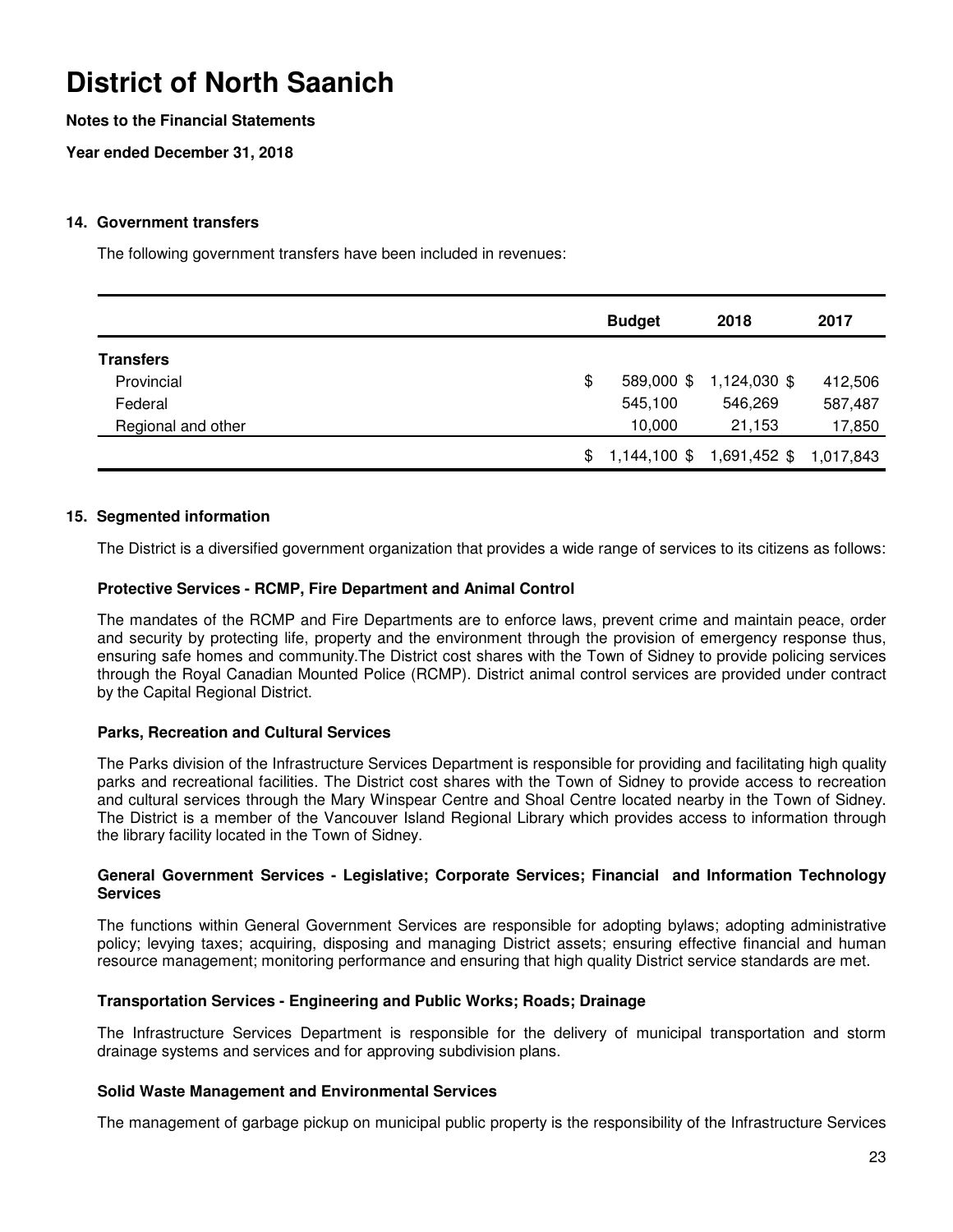#### **Notes to the Financial Statements**

#### **Year ended December 31, 2018**

Department. Council, through the establishment of Commission and Committees of the District, are provided with feedback and advice to assist in providing policy direction to protect and enhance rural, agricultural, heritage and environmental characteristics.

#### **Planning and Community Services**

The Planning and Community Services Department is responsible for preparing land use plans, bylaws and policies for sustainable development of the District; and conducting building inspections and bylaw enforcement.

#### **Water Utility - Infrastructure Services, Utilities**

The Utilities Division of the Infrastructure Services Department installs and maintains the water mains and pump stations and oversees the distribution of water purchased from the Capital Regional District.

#### **Sewer Utility - Infrastructure Services, Utilities**

The Utilities Division of the Infrastructure Services Department installs and maintains the sewer mains and pump stations of the District.

#### **Statement of Segmented Information**

The following statement provides additional information for the foregoing functions. The accounting policies used in these segments are consistent with those followed in the preparation of the financial statements as disclosed in Note 1.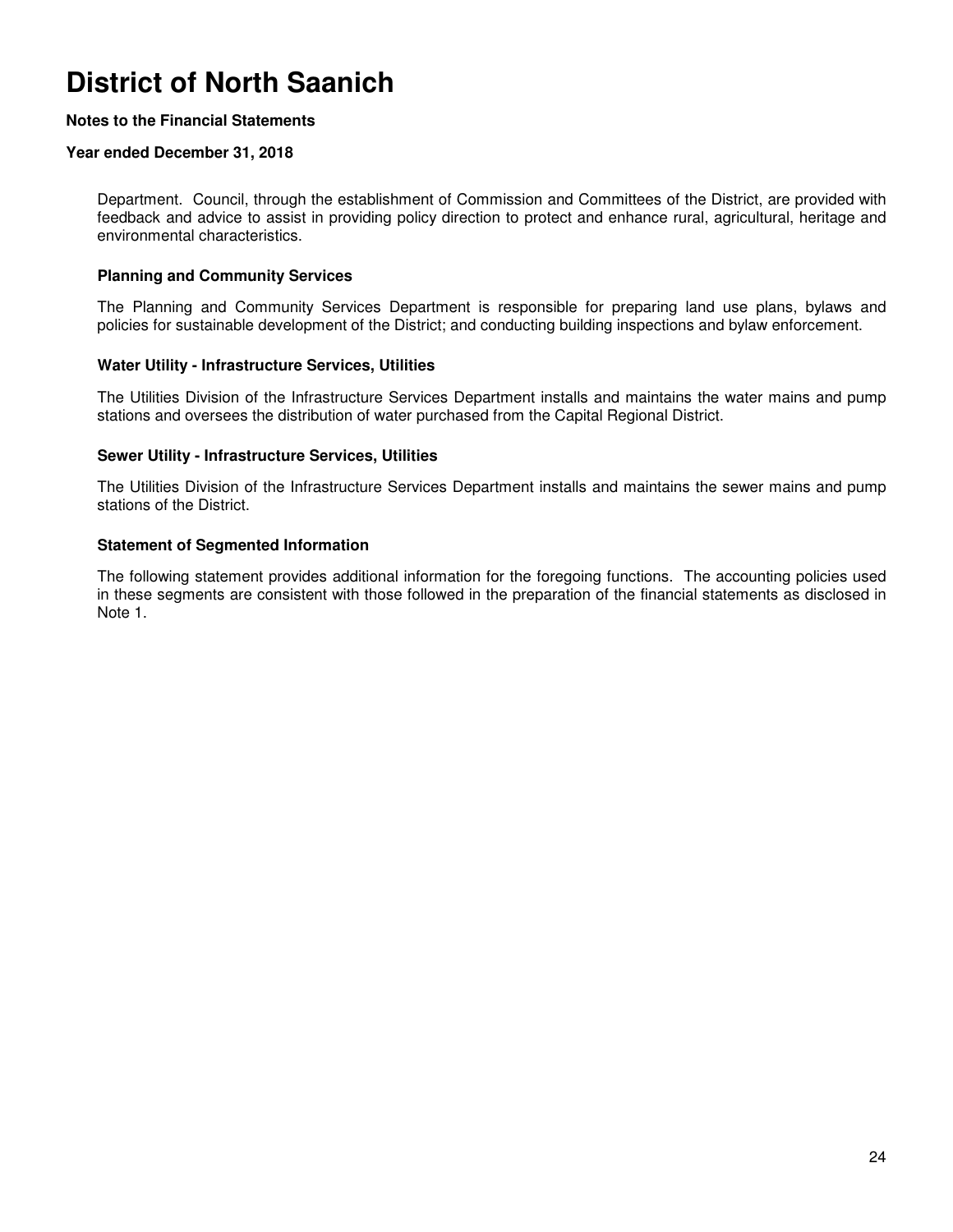**Notes to the Financial Statements**

**Year ended December 31, 2018**

| December 31, 2018                      | General<br>Government | <b>Protective</b><br><b>Services</b> | <b>Solid Waste</b><br><b>Management</b> | Planning<br>and          | Environment Community Transportation and Cultural Water Utility Sewer Utility | Parks,<br>Recreation              |                  |                          | 2018       |
|----------------------------------------|-----------------------|--------------------------------------|-----------------------------------------|--------------------------|-------------------------------------------------------------------------------|-----------------------------------|------------------|--------------------------|------------|
| <b>Revenues</b>                        |                       |                                      |                                         |                          |                                                                               |                                   |                  |                          |            |
| Taxes available for municipal purposes | \$11,690,885 \$       | ٠.                                   | \$                                      | \$                       | \$                                                                            | \$<br>$\sim$                      | \$<br>467,874 \$ | 447,234 \$               | 12,605,993 |
| Sale of services                       | 132,917               | 104,628                              | 44,522                                  | 945,425                  | 180,118                                                                       | 33,799                            | 3,373,598        | 1,259,601                | 6,074,609  |
| Income from portfolio investments      | 643,435               | ۰                                    | ۰                                       |                          |                                                                               |                                   | 3,089            | 27,797                   | 674,321    |
| Government transfers                   | 1,691,452             | ٠                                    | $\overline{\phantom{a}}$                | ۰                        | $\sim$                                                                        |                                   | $\sim$           | $\overline{\phantom{a}}$ | 1,691,452  |
| Other revenue                          | 197,070               | $\overline{\phantom{a}}$             | $\overline{\phantom{a}}$                |                          | $\overline{\phantom{a}}$                                                      |                                   | 5,175            | 336,083                  | 538,328    |
|                                        | 14,355,759            | 104,628                              | 44,522                                  | 945,425                  | 180,118                                                                       | 33,799                            | 3,849,736        | 2,070,715                | 21,584,703 |
| <b>Expenses</b>                        |                       |                                      |                                         |                          |                                                                               |                                   |                  |                          |            |
| Salaries, wages and employee benefits  | 1,861,119             | 606,538                              | 31,576                                  | 844,094                  | 1,365,881                                                                     | 231,408                           | 499,787          | 219,531                  | 5,659,934  |
| Contracted services                    | 1,227,270             | 2,347,369                            | 31,131                                  | 78,131                   | 300,748                                                                       | 1,147,598                         | 96,245           | 539,343                  | 5,767,835  |
| Supplies and materials                 | 128,861               | 134,923                              | 641                                     | 9.740                    | 143,493                                                                       | 16,130                            | 2,365,867        | 107,259                  | 2,906,915  |
| Interest and bank charges              | 10,388                | 55,440                               | -                                       | $\overline{\phantom{a}}$ |                                                                               |                                   |                  | 262,690                  | 328,518    |
| Amortization                           | 310,606               | 210,042                              | $\overline{\phantom{a}}$                | 2,973                    | 1,286,519                                                                     | 96,359                            | 190,277          | 569,185                  | 2,665,960  |
|                                        | 3,538,244             | 3,354,312                            | 63,348                                  | 934,938                  | 3,096,641                                                                     | 1,491,495                         | 3,152,176        | 1,698,008                | 17,329,162 |
| Annual surplus (deficit)               | $$10,817,515$ \$      | $(3,249,684)$ \$                     | $(18, 826)$ \$                          | 10,487 \$                |                                                                               | $(2,916,523)$ \$ $(1,457,696)$ \$ | 697,560 \$       | 372,707 \$               | 4,255,541  |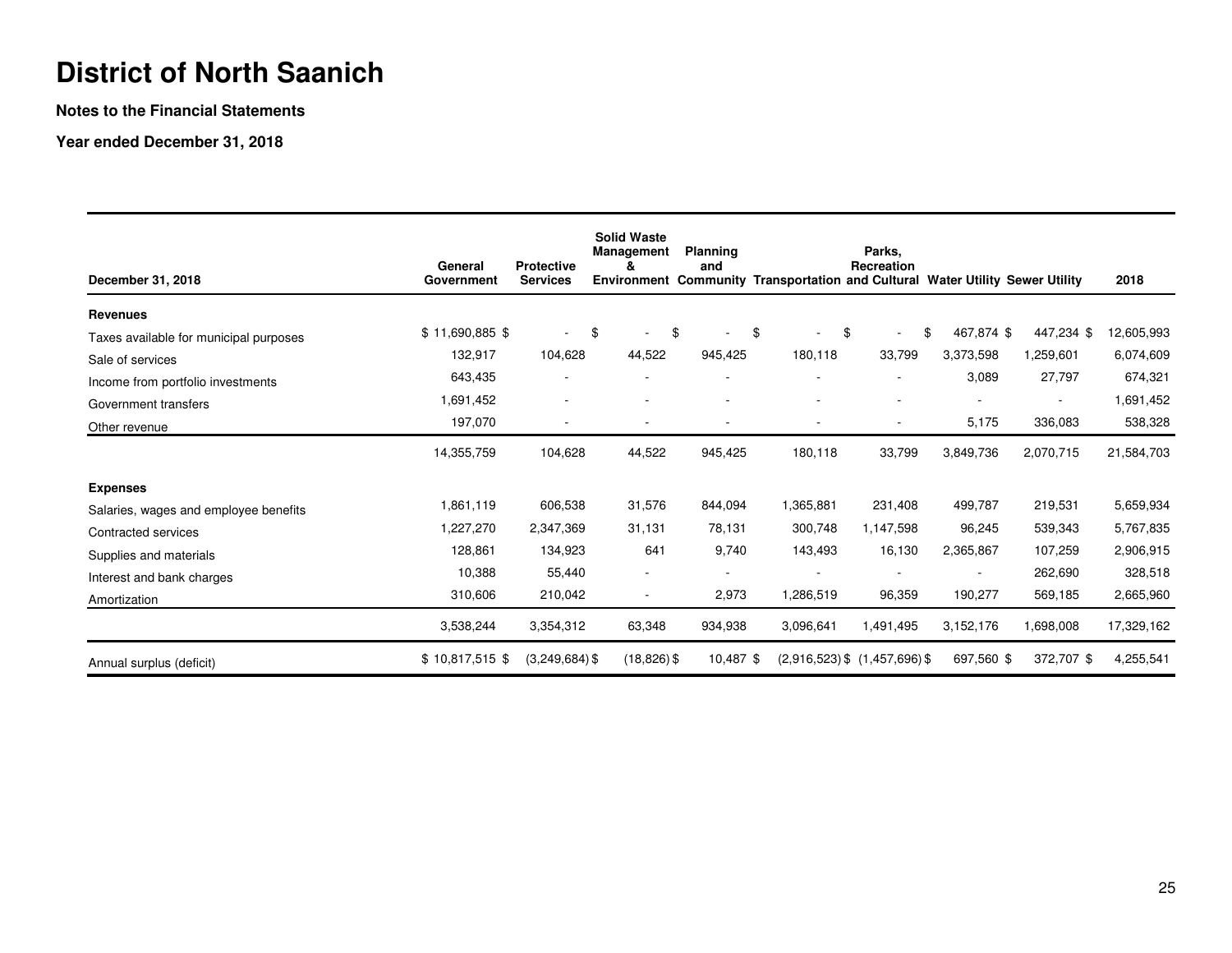**Notes to the Financial Statements**

**Year ended December 31, 2018**

| December 31, 2017                      | General<br>Government | <b>Protective</b><br><b>Services</b> | <b>Solid Waste</b><br>Management<br>& | Planning<br>and          | Environment Community Transportation and Cultural Water Utility Sewer Utility | Parks.<br>Recreation              |                  |              | 2017       |
|----------------------------------------|-----------------------|--------------------------------------|---------------------------------------|--------------------------|-------------------------------------------------------------------------------|-----------------------------------|------------------|--------------|------------|
| <b>Revenues</b>                        |                       |                                      |                                       |                          |                                                                               |                                   |                  |              |            |
| Taxes available for municipal purposes | $$10,997,561$ \$      |                                      | \$                                    | \$                       | \$<br>\$                                                                      |                                   | \$<br>461,939 \$ | 912,530 \$   | 12,372,030 |
| Sale of services                       | 90,600                | 252,427                              | 47,080                                | 742,790                  | 220,702                                                                       | 36,029                            | 3,091,335        | 1,201,569    | 5,682,532  |
| Income from portfolio investments      | 406,238               |                                      |                                       |                          |                                                                               |                                   | 1,618            | 19,885       | 427,741    |
| Contributed assets                     | 8,453,741             |                                      |                                       |                          |                                                                               |                                   | 519,670          | 430,050      | 9,403,461  |
| Government transfers                   | 1,007,843             |                                      |                                       |                          |                                                                               | $\overline{\phantom{a}}$          | 10,000           |              | 1,017,843  |
| Other revenue                          | 455,276               |                                      |                                       |                          |                                                                               |                                   | $\sim$           | 436,457      | 891,733    |
|                                        | 21,411,259            | 252,427                              | 47,080                                | 742,790                  | 220,702                                                                       | 36,029                            | 4,084,562        | 3,000,491    | 29,795,340 |
| <b>Expenses</b>                        |                       |                                      |                                       |                          |                                                                               |                                   |                  |              |            |
| Salaries, wages and employee benefits  | 1,822,182             | 559,186                              | 30,073                                | 831,722                  | 1,480,450                                                                     | 234,893                           | 499,121          | 206,336      | 5,663,958  |
| Contracted services                    | 1,009,925             | 1,981,300                            | 29,833                                | 103,863                  | 385,306                                                                       | 1,106,266                         | 95,718           | 539,802      | 5,252,013  |
| Supplies and materials                 | 107,337               | 107,141                              | 470                                   | 6,574                    | 171,049                                                                       | 16,415                            | 2,084,754        | 87,767       | 2,581,508  |
| Interest and bank charges              | 8,794                 | 55,440                               |                                       | $\overline{\phantom{a}}$ |                                                                               |                                   | ٠                | 473,531      | 537,765    |
| Amortization                           | 233,646               | 181,758                              |                                       | 5,030                    | 1,192,922                                                                     | 62,411                            | 176,403          | 567,058      | 2,419,228  |
|                                        | 3,181,884             | 2,884,825                            | 60,376                                | 947,189                  | 3,229,727                                                                     | 1,419,985                         | 2,855,996        | 1,874,494    | 16,454,476 |
| Annual surplus (deficit)               | $$18,229,375$ \$      | $(2,632,398)$ \$                     | $(13,296)$ \$                         | $(204, 399)$ \$          |                                                                               | $(3,009,025)$ \$ $(1,383,956)$ \$ | 1,228,566 \$     | 1,125,997 \$ | 13,340,864 |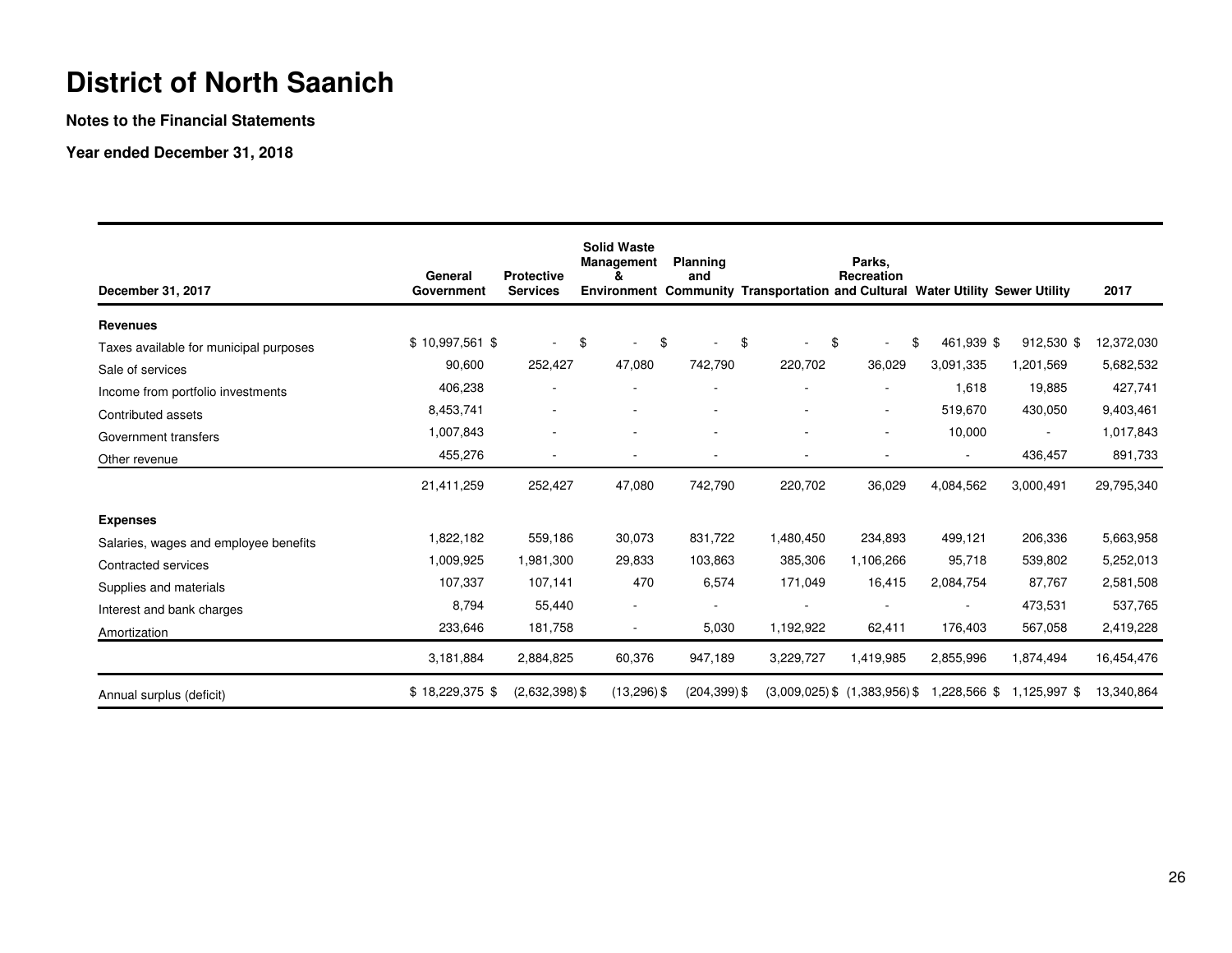### **Notes to the Financial Statements**

**Year ended December 31, 2018**

#### **16. Budget data**

The budget data presented in these financial statements is based upon the 2018 budget in Financial Plan Bylaw #1444, Schedule A passed by Council on May 14, 2018.

|                                        | 2018         |
|----------------------------------------|--------------|
| <b>Revenues</b>                        |              |
| Taxes available for municipal purposes | \$12,561,650 |
| Water utility fees and charges         | 3,211,000    |
| Sewer utility fees and charges         | 1,208,700    |
| General sale of services               | 931,800      |
| Income from portfolio investments      | 152,700      |
| Contributed assets                     | 200,000      |
| Government transfers                   | 1,144,100    |
| Other revenue                          | 201,800      |
| Total revenue                          | 19,611,750   |
| <b>Expenses</b>                        |              |
| Interest and bank charges              | 545,300      |
| Amortization                           | 3,015,200    |
| General operating fund                 | 11,955,450   |
| Water operating fund                   | 3,180,500    |
| Sewer operating fund                   | 1,006,200    |
|                                        | 19,702,650   |
| Annual deficit before transfers        | (90, 900)    |
| <b>ALLOCATIONS</b>                     |              |
| Add                                    |              |
| Amortization expense                   | 3,015,200    |
| Transfers to reserve funds             | 4,005,800    |
| <b>Total additions</b>                 | 7,021,000    |
| <b>Deduct</b>                          |              |
| Principal payments on debt             | 496,500      |
| Capital expenditures                   | 6,433,600    |
| <b>Total deductions</b>                | 6,930,100    |
| Financial Plan balance                 | \$           |